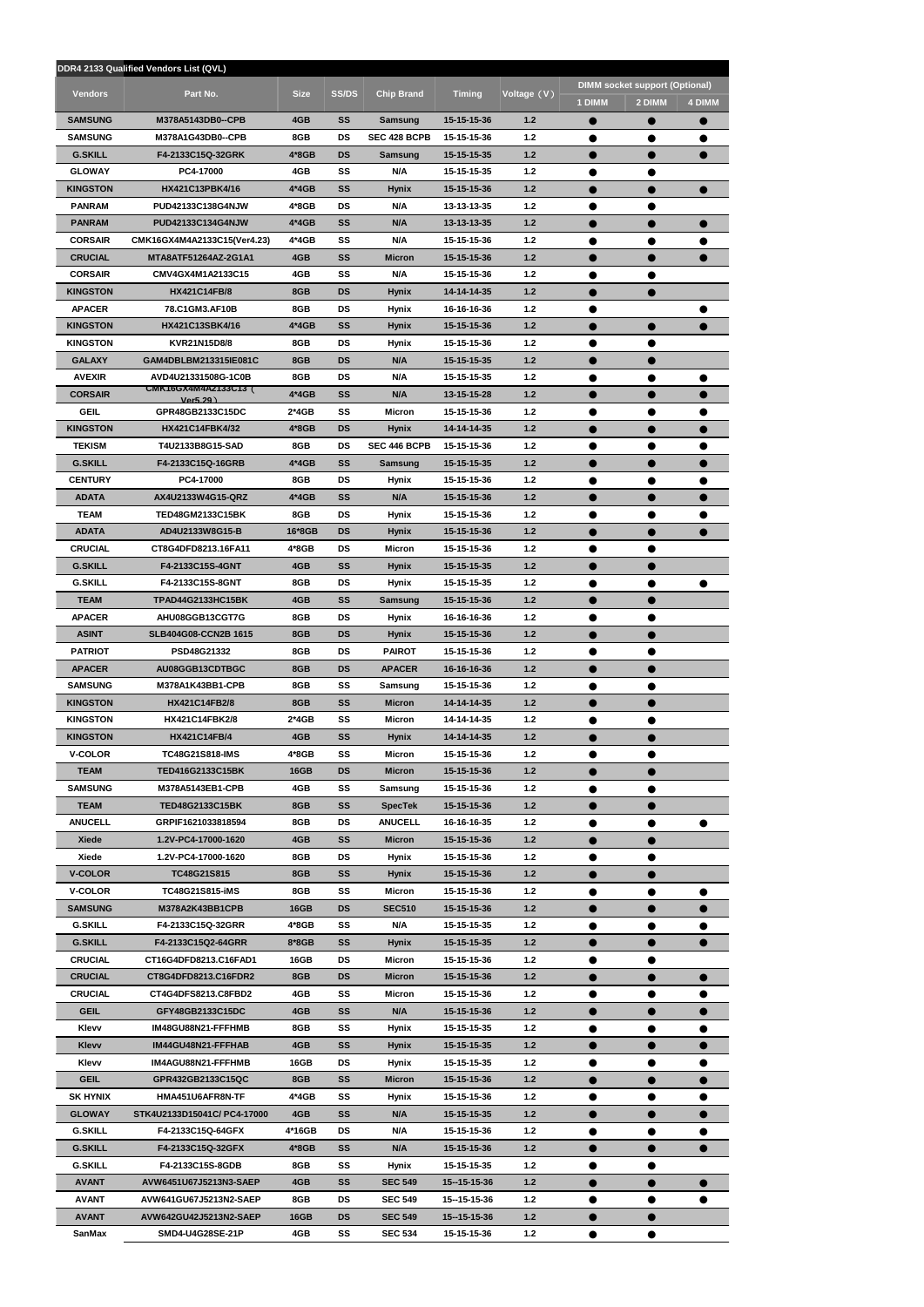| <b>CRUCIAL</b> | CT16G4DFD8213.C16FH1 | <b>16GB</b> | <b>DS</b> | <b>Micron</b>  | 15-15-15-36 | 1.2 |  |  |
|----------------|----------------------|-------------|-----------|----------------|-------------|-----|--|--|
| <b>ADATA</b>   | AD4U213338G15-B      | $8*8GB$     | SS        | <b>SpecTek</b> | 15-15-15-36 | 1.2 |  |  |
| <b>ADATA</b>   | AD4U2133W4G15-BP     | 8*4GB       | <b>SS</b> | <b>SpecTek</b> | 15-15-15-36 | 1.2 |  |  |
| Ramsta         | R2DD4N04G2133        | 4GB         | SS        | <b>Micron</b>  | 15-15-15-35 | 1.2 |  |  |
| Ramsta         | R2DD4N08G2133        | 8GB         | SS        | <b>Micron</b>  | 15-15-15-36 | 1.2 |  |  |
| <b>APACER</b>  | AU16GGB13CDYBGC      | 16GB        | <b>DS</b> | <b>APACER</b>  | 15-15-15-36 | 1.2 |  |  |
| silicon power  | SP004GBLFU213N02     | 4GB         | <b>SS</b> | <b>Hynix</b>   | 15-15-15-36 | 1.2 |  |  |
| <b>TEKISM</b>  | T4U2133B8G15-HYM     | $2*8GB$     | <b>DS</b> | <b>Hynix</b>   | 15-15-15-36 | 1.2 |  |  |
| <b>TIGO</b>    | TMKU4G456-2133P      | 4GB         | SS        | <b>Hynix</b>   | 15-15-15-36 | 1.2 |  |  |
| <b>HYUNDAI</b> | <b>HYE16G21C15</b>   | 16GB        | SS        | <b>Hynix</b>   | 15-15-15-35 | 1.2 |  |  |
| Asgard         | VML40UI-MIC1U22ZG    | 32GB        | <b>DS</b> | N/A            | 15-15-15-35 | 1.2 |  |  |

|                 | DDR4 2400 Qualified Vendors List (QVL)      |             |              |                   |               |            |           |                                                 |        |
|-----------------|---------------------------------------------|-------------|--------------|-------------------|---------------|------------|-----------|-------------------------------------------------|--------|
| <b>Vendors</b>  | Part No.                                    | <b>Size</b> | <b>SS/DS</b> | <b>Chip Brand</b> | <b>Timing</b> | Voltage(V) | 1 DIMM    | <b>DIMM socket support (Optional)</b><br>2 DIMM | 4 DIMM |
| <b>ADATA</b>    | AX4U2400W8G16-DRZ                           | 8GB         | <b>DS</b>    | N/A               | 17-16-16-39   | $1.2$      | ●         | $\bullet$                                       |        |
| <b>G.SKILL</b>  | F4-2400C15Q-32GRB                           | 4*8GB       | <b>DS</b>    | N/A               | 15-15-15-35   | $1.2$      | $\bullet$ | $\bullet$                                       |        |
| <b>PATRIOT</b>  | <b>PX416G240C5QK</b>                        | 4*4GB       | SS           | N/A               | 15-15-15-35   | $1.2$      | ●         | $\bullet$                                       |        |
| <b>GLOWAY</b>   | PC4-19200                                   | 4GB         | <b>DS</b>    | <b>GLOWAY</b>     | 16-16-16-35   | 1.2        | Ð         |                                                 |        |
| <b>PANRAM</b>   | PUD42400C154G4NJW                           | 4*4GB       | SS           | N/A               | 15-15-15-35   | $1.2$      |           | $\bullet$                                       |        |
| <b>PANRAM</b>   | PUD42400C158G4NJW                           | 4*8GB       | <b>DS</b>    | N/A               | 15-15-15-35   | $1.2$      |           |                                                 |        |
| <b>CRUCIAL</b>  | BLS4K4G4D240FSA                             | 4GB         | SS           | Micron            | 16-16-16-39   | $1.2$      | ●         | ●                                               |        |
| <b>ADATA</b>    | AX4U2400W4G16-DRZ                           | 4GB         | <b>SS</b>    | <b>Hynix</b>      | 17-16-16-39   | $1.2$      | Ð         | $\bullet$                                       |        |
| <b>GEIL</b>     | GPR416GB2400C15QC                           | 4GB         | SS           | N/A               | 15-15-15-35   | $1.2$      | ●         |                                                 |        |
| <b>MUSHKIN</b>  | 997199F                                     | $2*8GB$     | <b>DS</b>    | N/A               | 15-15-15-35   | $1.2$      |           |                                                 |        |
| <b>KINGSTON</b> | HX424C15FBK4/32                             | 4*8GB       | <b>DS</b>    | <b>Hynix</b>      | 15-15-15-35   | $1.2$      |           |                                                 |        |
| <b>APACER</b>   | 78.C1GMA.AF30B                              | 8G          | <b>DS</b>    | <b>Hynix</b>      | 16-16-16-36   | $1.2$      | $\bullet$ | $\bullet$                                       |        |
| <b>PNY</b>      | MD16GK2D4240015AB                           | $2*8GB$     | <b>DS</b>    | N/A               | 15-15-15-35   | $1.2$      | $\bullet$ | $\bullet$                                       |        |
| <b>G.SKILL</b>  | F4-2400C15D-169GVR                          | $2*8GB$     | <b>DS</b>    | N/A               | 15-15-15-35   | 1.2        | 0         | ●                                               |        |
| <b>APACER</b>   | AHU08GGB24CDT7G                             | 8GB         | DS           | <b>Hynix</b>      | 16-16-16-36   | $1.2$      | ●         | $\bullet$                                       |        |
| <b>CORSAIR</b>  | <b>CM4X8GE2400C14K4-CN (</b><br>Ver4.24)    | 8GB         | <b>DS</b>    | N/A               | 14-16-16-31   | $1.2$      | ●         | O                                               |        |
| <b>CORSAIR</b>  | CMK8GX4M1A2400C14(Ver3.20)                  | 8GB         | <b>DS</b>    | N/A               | 14-16-16-31   | $1.2$      | ●         | ●                                               |        |
| <b>PATRIOT</b>  | <b>PV416G240C5QK</b>                        | $4*4GB$     | <b>SS</b>    | N/A               | 15-15-15-35   | $1.2$      | Ð         | ●                                               |        |
| <b>KINGSTON</b> | HX424C15FBK4/16                             | 4*4GB       | SS           | Hynix             | 15-15-15-35   | $1.2$      | ●         | $\bullet$                                       |        |
| <b>G.SKILL</b>  | F4-2400C14Q2-128GRK                         | 8*16GB      | <b>DS</b>    | Samsung           | 14-14-14-34   | $1.2$      |           |                                                 |        |
| <b>G.SKILL</b>  | F4-2400C14Q-16GRK                           | 4*4GB       | SS           | <b>Hynix</b>      | 14-14-14-34   | $1.2$      |           |                                                 |        |
| <b>G.SKILL</b>  | F4-2400C15Q-16GRR                           | 4*4GB       | <b>SS</b>    | Samsung           | 15-15-15-35   | $1.2$      | ●         | $\bullet$                                       |        |
| <b>AVEXIR</b>   | AVD4UZ124001608G-4COR                       | $4*8GB$     | <b>DS</b>    | N/A               | 16-16-16-36   | $1.2$      | $\bullet$ | $\bullet$                                       |        |
| <b>AVEXIR</b>   | AVD4UZ124001604G-4COB                       | $4*4GB$     | SS           | N/A               | 16-16-16-36   | 1.2        | D         |                                                 |        |
| <b>CRUCIAL</b>  | BLS8G4D240FSA.16FADG                        | 8GB         | DS           | <b>Micron</b>     | 16-16-16-39   | $1.2$      |           |                                                 |        |
| <b>KINGSTON</b> | HX424C12PBK4/32                             | $4*8GB$     | <b>DS</b>    | <b>Hynix</b>      | 12-13-13-35   | 1.35       | ◚         |                                                 |        |
| <b>G.SKILL</b>  | F4-2400C15Q-32GRR                           | 4*8GB       | DS           | N/A               | 15-15-15-35   | 1.2        | ●         |                                                 |        |
| <b>CORSAIR</b>  | <b>CM4X8GE2400C16K4-CN (</b>                | 8GB         | <b>DS</b>    | <b>Hynix</b>      | 16-16-16-39   | $1.2$      | 0         | $\bullet$                                       |        |
| <b>LEORICE</b>  | Ver5.20)<br>DDR4/2400MHZ/CL15/1.2V          | 4*8GB       | SS           | N/A               | 15-15-15-35   | 1.2        | 0         |                                                 |        |
| <b>CORSAIR</b>  | CMD32GX4M4A2400C14(                         | $4*8GB$     | <b>DS</b>    | N/A               | 14-16-16-31   | $1.2$      |           |                                                 |        |
| AMD             | Ver4.23)<br>R748G2400U2S                    | 8GB         | <b>DS</b>    | N/A               | 15-15-15-36   | $1.2$      |           | $\bullet$                                       |        |
| <b>MICRON</b>   | MTA16ATF2G64AZ-2G3B1                        | 16GB        | <b>DS</b>    | <b>Micron</b>     | 17-17-17-39   | $1.2$      |           | $\bullet$                                       |        |
| <b>MICRON</b>   | MTA8ATF1G64AZ-2G3B1                         | 8GB         | SS           | Micron            | 17-17-17-39   | $1.2$      |           | $\bullet$                                       |        |
| <b>KINGSTON</b> | HX424C12SB2K4/16                            | 4*4GB       | SS           | Hynix             | 12-14-14-35   | 1.35       | $\bullet$ | $\bullet$                                       |        |
| <b>KINGSTON</b> | HX424C12SB2K4/32                            | 4*8GB       | <b>DS</b>    | <b>Hynix</b>      | 12-14-14-35   | 1.35       |           |                                                 |        |
| <b>KINGSTON</b> | HX424C15FBK2/16                             | $2*8GB$     | <b>DS</b>    | <b>Hynix</b>      | 15-15-15-35   | $1.2$      |           |                                                 |        |
| <b>GALAXY</b>   | GAM4BXLBS240016JE164C                       | 4*4GB       | SS           | N/A               | 16-16-16-36   | $1.2$      |           | $\bullet$                                       |        |
| <b>APACER</b>   | AH08GGB24CDT5H                              | $2*8GB$     | <b>DS</b>    | N/A               | 16-16-16-36   | $1.2$      | D         | $\bullet$                                       |        |
| <b>CORSAIR</b>  | CMK8GX4M2A2400C14(Ver3.28)                  | $2*4GB$     | SS           | N/A               | 14-16-16-31   | 1.2        |           |                                                 |        |
| <b>CORSAIR</b>  | CMK16GX4M2A2400C14                          | $2*8GB$     | <b>DS</b>    | N/A               | 14-16-16-31   | $1.2$      |           | O                                               |        |
| <b>AVEXIR</b>   | AVD4UZ124001608G-1COB                       | 8GB         | DS           | N/A               | 16-16-16-36   | $1.2$      |           |                                                 |        |
| <b>AVEXIR</b>   | AVD4U24001608G-1BW                          | 8GB         | <b>DS</b>    | N/A               | 16-16-16-36   | $1.2$      |           | $\bullet$                                       |        |
| <b>APACER</b>   | AU08GGB24CETBGC                             | 8GB         | DS           | <b>APACER</b>     | 17-17-17-39   | $1.2$      | $\bullet$ | $\bullet$                                       |        |
| <b>AVEXIR</b>   | AVD4UZ124001608G-2COR                       | $2*8GB$     | <b>DS</b>    | N/A               | 16-16-16-36   | $1.2$      | 0         | $\bullet$                                       |        |
| <b>V-COLOR</b>  | 8GTC48G24S817-IMS                           | 4*8GB       | SS           | <b>V-COLOR</b>    | 17-17-17-39   | $1.2$      |           |                                                 |        |
| <b>CORSAIR</b>  | <b>CMD32GX4M4A2400C12 (</b><br>Ver $5.20$ ) | 4*8GB       | <b>DS</b>    | <b>Hynix</b>      | 12-14-14-28   | $1.2$      |           |                                                 |        |
| <b>G.SKILL</b>  | F4-2400C15Q-64GIS                           | 4*16GB      | DS           | Micron            | 15-15-15-35   | $1.2$      |           |                                                 |        |
| <b>CRUCIAL</b>  | BLS8G4D24OFSB.16FARG                        | 4*8GB       | <b>DS</b>    | Micron            | 16-16-16-39   | $1.2$      | 0         | $\bullet$                                       |        |
| <b>GEIL</b>     | GLW416GB2400C15DC                           | 8GB         | SS           | Hynix             | 15-15-15-35   | 1.2        | $\bullet$ | $\bullet$                                       |        |
| <b>TEAM</b>     | TDTRD48G2400HC15ABK                         | 8GB         | <b>SS</b>    | N/A               | 15-15-15-35   | $1.2$      |           | 0                                               |        |
| <b>TEAM</b>     | TDRED48G2400HC14BK                          | 8GB         | DS           | Hynix             | 14-16-16-31   | $1.2$      |           | $\bullet$                                       |        |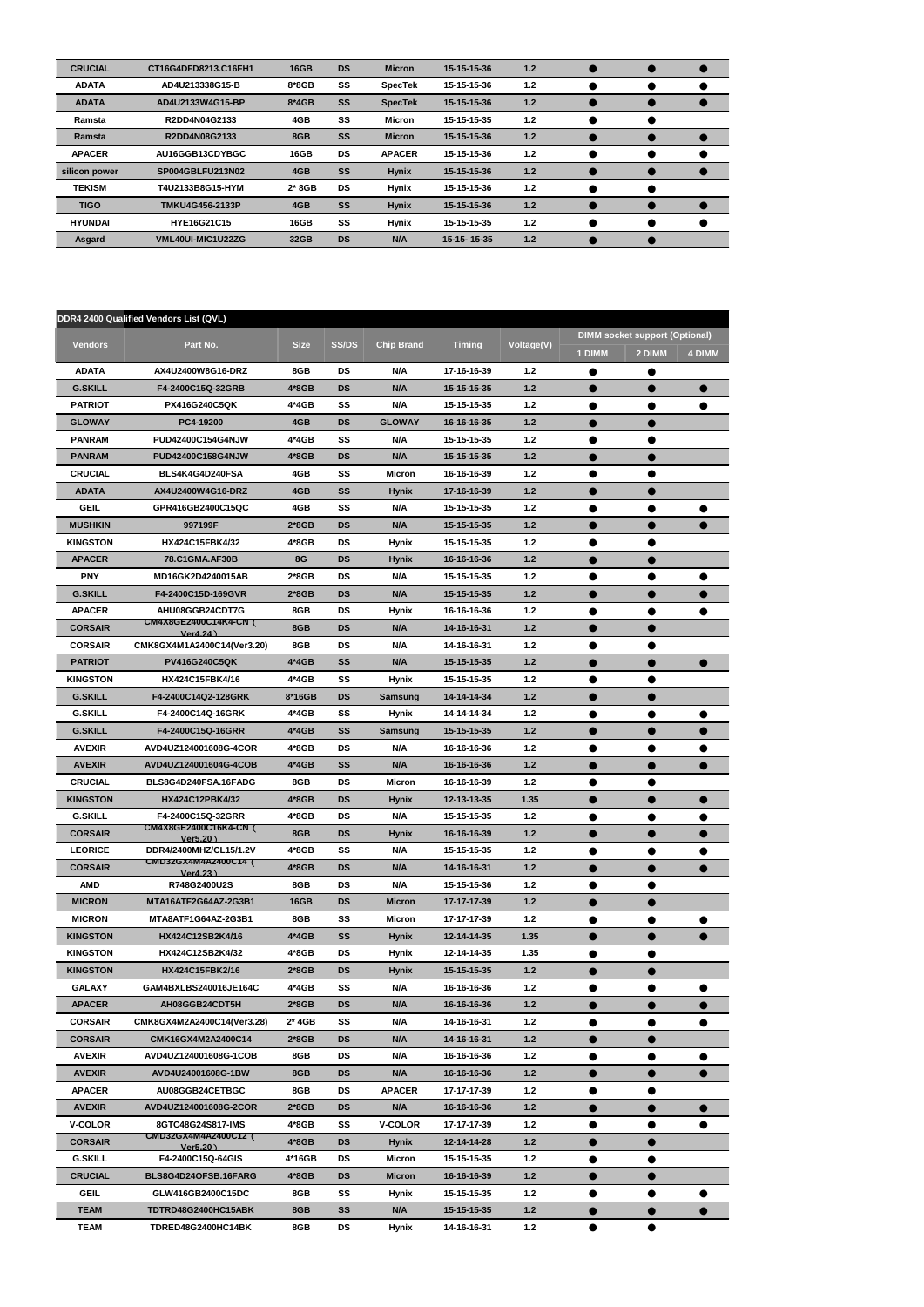| <b>GEIL</b>     | GRP416GB2400C16DC            | 8GB         | SS        | <b>Micron</b>  | 16-16-16-36 | 1.2   | $\bullet$ | $\bullet$ |   |
|-----------------|------------------------------|-------------|-----------|----------------|-------------|-------|-----------|-----------|---|
| <b>ADATA</b>    | AX4U2400W8G16-BRZ            | 8GB         | <b>DS</b> | N/A            | 17-16-16-39 | 1.2   |           |           |   |
|                 |                              |             |           |                |             |       |           |           |   |
| <b>KINGSTON</b> | HX424C15FB/16                | <b>16GB</b> | <b>DS</b> | <b>Micron</b>  | 15-15-15-35 | $1.2$ | ●         |           |   |
| <b>CRUCIAL</b>  | BLS8G4D240FSC.16FARG         | 8GB         | <b>DS</b> | Micron         | 16-16-16-39 | $1.2$ | 0         |           |   |
| <b>CORSAIR</b>  | CMK32GX4M2A2400C14(Ver3.31)  | $2*16GB$    | <b>DS</b> | <b>Micron</b>  | 14-16-16-31 | $1.2$ |           | ●         |   |
| <b>GALAXY</b>   | GAM4HFL1BM2400D15IE08IC      | 8G          | <b>DS</b> | N/A            | 15-15-15-35 | 1.2   | $\bullet$ | $\bullet$ |   |
|                 |                              |             |           |                |             |       |           |           |   |
| <b>CORSAIR</b>  | CMK32GX4M4A2400C16R(Ver3.31) | 4*8GB       | <b>SS</b> | <b>Micron</b>  | 16-16-16-39 | $1.2$ |           | $\bullet$ |   |
| <b>CORSAIR</b>  | CMD16GX4M4B2400C10           | 4*4GB       | SS        | <b>Hynix</b>   | 10-12-12-28 | 1.35  | ●         | $\bullet$ |   |
| <b>MUSHKIN</b>  | 997199T                      | $2*8GB$     | SS        | N/A            | 15-15-15-35 | $1.2$ |           | $\bullet$ |   |
| <b>GEIL</b>     | 8G2133C151.2V                | 8GB         | <b>DS</b> | <b>Hynix</b>   | 14-16-16-35 | $1.2$ |           |           |   |
|                 |                              |             |           |                |             |       |           |           |   |
| <b>TEAM</b>     | <b>TED416G2400C16BK</b>      | <b>16GB</b> | <b>DS</b> | <b>Micron</b>  | 16-16-16-39 | 1.2   | $\bullet$ | $\bullet$ |   |
| <b>TIGO</b>     | <b>TMKU8GF28-2400U</b>       | 8GB         | <b>DS</b> | N/A            | 17-17-17-39 | $1.2$ | 0         | $\bullet$ |   |
| <b>APACER</b>   | AU08GGB24CEYBGC              | 8GB         | SS        | <b>Hynix</b>   | 17-17-17-39 | $1.2$ |           |           |   |
|                 |                              |             |           |                |             |       |           |           |   |
| <b>KINGSTON</b> | HX424C12SB2K2/16             | 16G         | <b>DS</b> | Hynix          | 12-14-14-35 | 1.35  | 0         |           |   |
| <b>GLOWAY</b>   | PC4-19200                    | 8GB         | SS        | N/A            | 15-15-15-35 | $1.2$ |           | ●         |   |
| <b>ADATA</b>    | AX4U240038G16-BWZ            | 8*8GB       | SS        | Hynix          | 17-16-16-39 | 1.2   | $\bullet$ | $\bullet$ |   |
|                 |                              |             |           |                |             |       |           |           |   |
| <b>ADATA</b>    | AX4U2400316G16-SBF           | 16*16GB     | <b>DS</b> | <b>Hynix</b>   | 17-16-16-39 | $1.2$ |           | $\bullet$ |   |
| <b>AVEXIR</b>   | AVD4UZ124001608G-4COR        | 4*8GB       | SS        | Micron         | 16-16-16-36 | 1.2   | ●         | ●         |   |
| <b>AVEXIR</b>   | AVD4UZ124001604G-4COR        | 4*4GB       | SS        | <b>Micron</b>  | 16-16-16-36 | $1.2$ |           |           |   |
|                 |                              |             |           |                |             |       |           |           |   |
| <b>KINGSTON</b> | <b>TF24D4U7S8MB-8</b>        | 8GB         | SS        | Micron         | 17-17-17-39 | $1.2$ |           |           |   |
| <b>KINGSTON</b> | <b>TF24D4U7S1MBD-2</b>       | 2GB         | <b>SS</b> | <b>Micron</b>  | 17-17-17-39 | 1.2   | $\bullet$ | $\bullet$ | ∍ |
| <b>KINGSTON</b> | <b>TF24D4U7S8MBD-4</b>       | 4GB         | SS        | Micron         | 17-17-17-39 | 1.2   |           |           |   |
|                 |                              |             |           |                |             |       |           |           |   |
| <b>RAMAXEL</b>  | RMUA5120MB86H9F-2400         | 4GB         | SS        | <b>Micron</b>  | 17-17-17-39 | $1.2$ | ●         |           |   |
| <b>RAMAXEL</b>  | RMUA5120MB76H8F-2400         | 2GB         | SS        | Micron         | 17-17-17-39 | $1.2$ | 0         | $\bullet$ |   |
| <b>V-COLOR</b>  | TC48G24S817                  | 8GB         | SS        | <b>V-COLOR</b> | 17-17-17-39 | $1.2$ |           | ●         |   |
| <b>ADATA</b>    | AX4U240038G16-SBF            | 8*8GB       | SS        | <b>Hynix</b>   | 17-17-17-39 | $1.2$ | $\bullet$ | $\bullet$ |   |
|                 |                              |             |           |                |             |       |           |           | 0 |
| <b>ADATA</b>    | AX4U2400W8G16-DRD            | 8GB         | <b>DS</b> | <b>Hynix</b>   | 17-17-17-39 | 1.2   |           |           |   |
| <b>ADATA</b>    | AX4U2400316G16-DRD           | 16GB        | <b>DS</b> | <b>Hynix</b>   | 17-17-17-39 | 1.2   |           |           |   |
| <b>G.SKILL</b>  | F4-2400C15Q2-64GRK           | 8*8GB       | SS        | Hynix          | 15-15-15-35 | 1.2   |           |           |   |
|                 |                              |             |           |                |             |       |           |           |   |
| <b>TEAM</b>     | <b>TCD48G2400C14BK</b>       | 8GB         | SS        | <b>Micron</b>  | 14-16-16-31 | $1.2$ |           |           |   |
| <b>TEAM</b>     | <b>TED44G2400C16BK</b>       | 4GB         | <b>SS</b> | <b>Micron</b>  | 16-16-16-39 | 1.2   | 0         | $\bullet$ |   |
| <b>CRUCIAL</b>  | BLS16G4D240FSE.16FAD         | 16GB        | <b>DS</b> | Micron         | 16-16-16-39 | $1.2$ | ●         | $\bullet$ |   |
|                 |                              |             |           |                |             |       |           |           |   |
| <b>CRUCIAL</b>  | BLS4G4D240FSA.8FARG          | 4GB         | <b>SS</b> | <b>Micron</b>  | 16-16-16-39 | 1.2   | ●         | $\bullet$ |   |
| <b>PATRIOT</b>  | <b>PV48G240C5</b>            | 8GB         | <b>DS</b> | N/A            | 15-15-15-35 | $1.2$ | $\bullet$ | $\bullet$ |   |
| <b>TEAM</b>     | TFWD416G2400C15BBK           | <b>16GB</b> | <b>DS</b> | <b>TEAM</b>    | 15-17-17-35 | 1.2   |           | $\bullet$ |   |
|                 |                              |             |           |                |             |       |           |           |   |
| TEAM            | <b>TFRD48G2400C15ABK</b>     | 8GB         | SS        | <b>Hynix</b>   | 15-15-15-35 | 1.2   | $\bullet$ | $\bullet$ |   |
| <b>TEAM</b>     | <b>TFRD44G2400C15ABK</b>     | 4GB         | SS        | <b>Hynix</b>   | 15-15-15-35 | 1.2   |           |           |   |
| Klevv           | IM44GU48N24-FFFHAZ           | 4GB         | SS        | <b>Hynix</b>   | 15-15-15-35 | 1.2   | $\bullet$ |           |   |
|                 |                              |             |           |                |             |       |           |           |   |
| Klevv           | IM4AGU88N24-FFFHMZ           | <b>16GB</b> | <b>DS</b> | <b>Hynix</b>   | 15-15-15-35 | $1.2$ | 0         | $\bullet$ |   |
| Klevv           | IM48GU88N24-FFFHMZ           | 8GB         | SS        | <b>Hynix</b>   | 15-15-15-35 | 1.2   | $\bullet$ | $\bullet$ |   |
| <b>Klevv</b>    | IM4AGU88N24-FFFHMB           | <b>16GB</b> | <b>DS</b> | <b>Hynix</b>   | 15-15-15-35 | 1.2   | $\bullet$ | $\bullet$ |   |
| Klevv           | IM48GU88N24-FFFHMB           | 8GB         | SS        | <b>Hynix</b>   | 15-15-15-35 | $1.2$ |           |           |   |
|                 |                              |             |           |                |             |       | 0         | $\bullet$ |   |
| <b>Klevv</b>    | IM44GU48N24-FFFHAB           | 4GB         | <b>SS</b> | <b>Hynix</b>   | 15-15-15-35 | 1.2   | ●         | $\bullet$ |   |
| <b>GEIL</b>     | GPR432GB2400C16QC            | 8GB         | SS        | Micron         | 16-16-16-36 | $1.2$ |           |           |   |
| <b>G.SKILL</b>  | F4-2400C15D-16GTZR           | 8GB         | <b>SS</b> | <b>Hynix</b>   | 15-15-15-35 | 1.2   | 0         | $\bullet$ |   |
|                 |                              |             |           |                |             |       |           |           |   |
| <b>G.SKILL</b>  | F4-2400C15Q-64GFX            | 4*16GB      | DS        | <b>Hynix</b>   | 15-15-15-39 | $1.2$ | $\bullet$ | $\bullet$ | 0 |
| <b>G.SKILL</b>  | F4-2400C15Q-32GFX            | 4*8GB       | <b>SS</b> | <b>Hynix</b>   | 15-15-15-39 | $1.2$ |           |           |   |
| <b>G.SKILL</b>  | F4-2400C16Q-64GFX            | 4*16GB      | <b>DS</b> | <b>Hynix</b>   | 16-16-16-39 | $1.2$ | $\bullet$ |           |   |
| <b>G.SKILL</b>  | F4-2400C16Q-32GFX            | 4*8GB       | SS        | <b>Hynix</b>   | 16-16-16-39 | $1.2$ |           |           |   |
|                 |                              |             |           |                |             |       | D         | $\bullet$ |   |
| <b>CORSAIR</b>  | CMK16GX4M2Z2400C16(Ver3.31)  | 2* 8GB      | SS        | Micron         | 16-16-16-18 | $1.2$ | $\bullet$ | ●         |   |
| <b>CORSAIR</b>  | CMK128GX4M8A2400C14(Ver5.30) | 8*16GB      | <b>DS</b> | <b>Hynix</b>   | 14-16-16-31 | 1.2   | 0         | ●         |   |
| AMD             | R744G2400U1S                 | 4GB         | SS        | N/A            | 15-15-15-36 | $1.2$ | ●         |           |   |
|                 |                              |             |           |                |             |       |           |           |   |
| <b>CORSAIR</b>  | CMK128GX4M8A2400C14(Ver5.30) | 8*16GB      | <b>DS</b> | <b>Hynix</b>   | 14-16-16-31 | 1.2   | ●         | $\bullet$ |   |
| <b>CORSAIR</b>  | CMK16GX4M2Z2400C16(Ver3.31)  | 2*8GB       | SS        | Micron         | 16-16-16-39 | $1.2$ | 0         |           |   |
| GelL            | GFR416GB2400C16S             | <b>16GB</b> | <b>SS</b> | <b>Micron</b>  | 16-16-16-36 | 1.2   |           | $\bullet$ |   |
| GelL            | GFR432GB2400C16D             | 16GB        | SS        | Micron         | 16-16-16-36 | $1.2$ |           |           |   |
|                 |                              |             |           |                |             |       | $\bullet$ | $\bullet$ | D |
| <b>HyperX</b>   | HX424C15FB2K4/32             | 4*8GB       | SS        | <b>Hynix</b>   | 15-15-15-35 | $1.2$ |           |           |   |
| <b>GLOWAY</b>   | STK4U2400D17081C             | 8GB         | <b>DS</b> | <b>Micron</b>  | 17-17-17-39 | $1.2$ |           |           |   |
| <b>GLOWAY</b>   | STK4U2400D17081C             | 8GB         | SS        | <b>Micron</b>  | 17-17-17-39 | $1.2$ |           | $\bullet$ |   |
|                 |                              |             |           |                |             |       |           |           |   |
| <b>GLOWAY</b>   | STK4U2400D17161C             | 16GB        | SS        | Micron         | 17-17-17-39 | $1.2$ | D         | $\bullet$ |   |
| <b>PATRIOT</b>  | PSD48G240081                 | 8GB         | <b>SS</b> | <b>SEC 710</b> | 17-17-17-39 | $1.2$ | $\bullet$ | $\bullet$ |   |
| <b>PATRIOT</b>  | PSD44G240081                 | 4GB         | SS        | <b>SEC 707</b> | 16-16-16-39 | $1.2$ | $\bullet$ |           |   |
| <b>PATRIOT</b>  | PSD416G24002                 | <b>16GB</b> | <b>DS</b> | <b>SEC 707</b> | 17-17-17-39 | $1.2$ |           |           |   |
|                 |                              |             |           |                |             |       | D         |           |   |
| <b>PATRIOT</b>  | PV432G240C5QK                | 4*8GB       | SS        | N/A            | 15-15-15-35 | $1.2$ |           |           |   |
| <b>PATRIOT</b>  | PVE48G240C5KRD               | $2*4GB$     | <b>SS</b> | N/A            | 15-15-15-35 | $1.2$ |           | $\bullet$ |   |
| <b>PATRIOT</b>  | <b>PVE416G240C5KBL</b>       | 2*8GB       | SS        | N/A            | 15-15-15-35 | $1.2$ | $\bullet$ | $\bullet$ |   |
|                 |                              |             |           |                |             |       |           |           |   |
| <b>SAMSUNG</b>  | M378A2K43CB1-CRC             | <b>16GB</b> | <b>DS</b> | <b>Samsung</b> | 17-17-17-39 | $1.2$ |           | $\bullet$ |   |
| Crucial         | CT8G4DFS824A.C8FBD1          | 8GB         | SS        | <b>Micron</b>  | 17-17-17-39 | $1.2$ | $\bullet$ |           |   |
| <b>ADATA</b>    | AD4X240038G17-BP             | 8*8GB       | SS        | <b>SpecTek</b> | 17-17-17-39 | $1.2$ | $\bullet$ | $\bullet$ |   |
|                 |                              |             |           |                |             |       |           |           |   |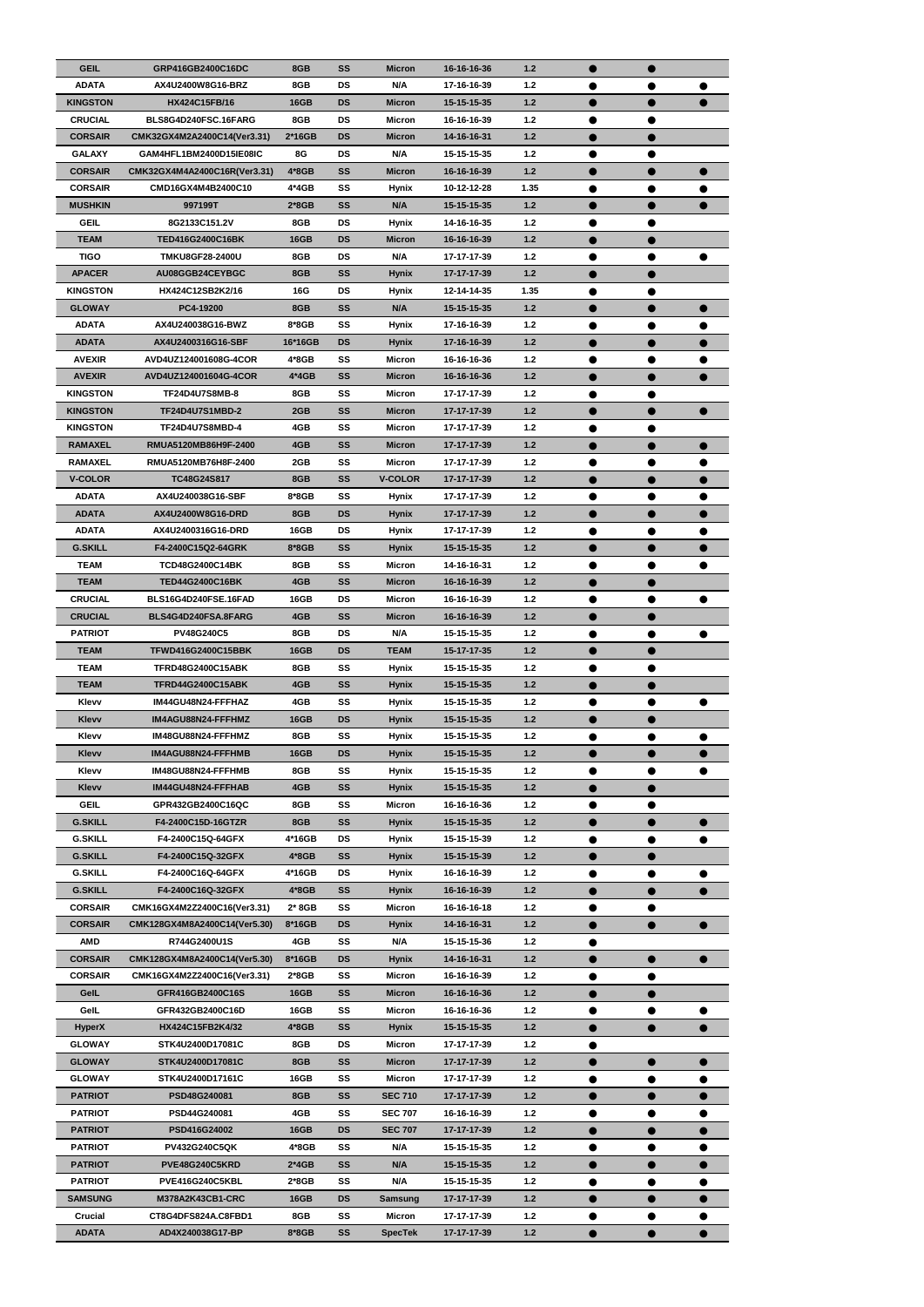| <b>APACER</b>                   | AHU08GGB24CDU7S                             | 8GB         | SS        | N/A                            | 16-16-16-36                | $1.2$ | $\bullet$ |                         |  |
|---------------------------------|---------------------------------------------|-------------|-----------|--------------------------------|----------------------------|-------|-----------|-------------------------|--|
| <b>Crucial</b>                  | BLS8G4D240FSC.16FBR2                        | 8GB         | <b>DS</b> | <b>Micron</b>                  | 16-16-16-39                | $1.2$ |           |                         |  |
| Asgard                          | VML41UG-MIC1U22ZG                           | 8GB         | SS        | Micron                         | 17-17-17-39                | $1.2$ | $\bullet$ | $\bullet$               |  |
| <b>KINGMAX</b>                  | <b>GLLF62F-DAKZIG CLBU</b>                  | 4GB         | SS        | N/A                            | 17-17-17-39                | $1.2$ |           |                         |  |
| <b>KINGMAX</b>                  | GLLH22F-18KIIA CFBU2                        | 16GB        | <b>DS</b> | N/A                            | 17-17-17-39                | $1.2$ |           |                         |  |
| <b>KINGMAX</b>                  | <b>GLLG42F-D8KBIA CFDU</b>                  | 8GB         | <b>DS</b> | <b>KINGMAX</b>                 | 17-17-17-39                | $1.2$ |           |                         |  |
| <b>GEIL</b>                     | GP44GB2400C16SC                             | 4GB         | SS        | <b>Micron</b>                  | 17-16-16-36                | $1.2$ |           |                         |  |
| Kingston                        | <b>KVR24N17S8/4</b>                         | 4GB         | <b>SS</b> | <b>Micron</b>                  | 17-17-17-39                | $1.2$ | $\bullet$ |                         |  |
| <b>CRUCIAL</b>                  | BLS16G4D240FSC.16FBR                        | <b>16GB</b> | <b>DS</b> | Micron                         | 16-16-16-39                | $1.2$ | $\bullet$ |                         |  |
| <b>CRUCIAL</b>                  | BLS8G4D240FSCK.8FBD                         | 8GB         | SS        | <b>Micron</b>                  | 16-16-16-39                | $1.2$ |           |                         |  |
| <b>CRUCIAL</b>                  | CT8G4DFD824A.C16FBD2                        | 8GB         | DS        | <b>Micron</b>                  | 17-17-17-39                | $1.2$ |           |                         |  |
| <b>CRUCIAL</b>                  | CT16G4DFD824A.C16FHD1                       | <b>16GB</b> | <b>DS</b> | <b>Micron</b>                  | 17-17-17-39                | $1.2$ | $\bullet$ |                         |  |
| <b>ADATA</b>                    | AX4U240038G16-BRZ                           | 8*8GB       | SS        | <b>Hynix</b>                   | 17-16-16-39                | $1.2$ | $\bullet$ |                         |  |
| <b>G.SKILL</b>                  | F4-2400C15S-8GNT                            | 8GB         | SS        | <b>Hynix</b>                   | 15-15-15-35                | 1.2   |           |                         |  |
| Crucial                         | CT8G4DFS824A.C8FHD1                         | 8GB         | SS        | <b>Micron</b>                  | 17-17-17-39                | $1.2$ |           |                         |  |
| <b>APACER</b>                   | AU08GGB24CEYBGH                             | 8GB         | SS        | N/A                            | 17-17-17-39                | $1.2$ |           |                         |  |
| <b>GALAXY</b>                   | GAMER D4-2400 8G C16 紅燈                     | 8GB         | <b>DS</b> | <b>Hynix</b>                   | 16-16-16-36                | $1.2$ | $\bullet$ |                         |  |
| <b>GALAXY</b>                   | GAMER D4-2400 8G C16 綠燈                     | 8GB         | <b>DS</b> | <b>Hynix</b>                   | 16-16-16-36                | $1.2$ | $\bullet$ | $\bullet$               |  |
| <b>GALAXY</b>                   | <b>GAMER III DDR4-2400 8G C16</b>           | 8GB         | SS        | <b>Micron</b>                  | 16-16-16-36                | $1.2$ | $\bullet$ |                         |  |
| Ramsta                          | R2DD4N04G2400                               | 4GB         | SS        | <b>Micron</b>                  | 16-16-16-39                | $1.2$ |           |                         |  |
| Ramsta                          | R2DD4N16G2400                               | 16GB        | SS        | <b>Micron</b>                  | 17-17-17-39                | $1.2$ |           |                         |  |
| Ramsta                          | R2DD4N08G2400                               | 8GB         | <b>DS</b> | <b>Micron</b>                  | 17-17-17-39                | 1.2   |           |                         |  |
| <b>TIGO</b>                     | <b>TMKU8G868-2400U</b>                      | 8GB         | SS        | <b>Micron</b>                  | 16-16-16-39                | $1.2$ | $\bullet$ | ●                       |  |
|                                 |                                             | 4GB         | <b>SS</b> |                                |                            | $1.2$ |           |                         |  |
| <b>HyperX</b><br><b>CRUCIAL</b> | <b>HX424C15FB/4</b><br>BLS8G4D240FSE.16FBR2 | 8GB         | DS        | <b>Micron</b><br><b>Micron</b> | 15-15-15-35<br>16-16-16-39 | $1.2$ |           |                         |  |
|                                 |                                             |             |           |                                |                            |       |           |                         |  |
| <b>APACER</b>                   | AHU08GGB24CDU7G                             | 8GB         | SS        | <b>Micron</b>                  | 16-16-16-36                | $1.2$ |           |                         |  |
| <b>GEIL</b>                     | GASB416GB2400C16QC                          | 4GB         | SS        | <b>Micron</b>                  | 16-16-16-36                | $1.2$ |           |                         |  |
| <b>GEIL</b>                     | GASB432GB2400C16QC                          | 8GB         | SS        | N/A                            | 16-16-16-36                | 1.2   | $\bullet$ |                         |  |
| <b>TIGO</b>                     | TMKU8G868-2400U                             | 8GB         | SS        | Hynix                          | 17-17-17-39                | $1.2$ |           |                         |  |
| <b>TIGO</b>                     | <b>TMKG8G868-2400U</b>                      | 8GB         | <b>SS</b> | N/A                            | 16-16-16-39                | 1.2   | $\bullet$ |                         |  |
| <b>APACER</b>                   | AU16GGB24CEYBGC                             | 16GB        | DS        | <b>APACER</b>                  | 17-17-17-39                | $1.2$ | ●         |                         |  |
| <b>GEIL</b>                     | GLS48GB2400C16DC                            | 4GB         | <b>SS</b> | N/A                            | 17-16-16-36                | $1.2$ |           |                         |  |
| <b>GLOWAY</b>                   | TYP8U2400E17042C                            | 8GB         | SS        | <b>Micron</b>                  | 17-17-17-39                | $1.2$ | $\bullet$ | $\bullet$               |  |
| Asgard                          | VML41UG-MEC1U2BQ1                           | 8GB         | <b>SS</b> | N/A                            | 17-17-17-39                | $1.2$ | $\bullet$ |                         |  |
| silicon power                   | SP008GBLFU240B02                            | 8GB         | SS        | <b>Hynix</b>                   | 17-17-17-39                | $1.2$ |           |                         |  |
| GelL                            | GLS48GB2400C16DC                            | 4GB         | <b>SS</b> | <b>Micron</b>                  | 17-16-16-36                | $1.2$ |           |                         |  |
| <b>TIGO</b>                     | <b>TMKU4G456-2400U</b>                      | 4GB         | SS        | <b>TIGO</b>                    | 17-17-17-39                | $1.2$ | ●         |                         |  |
| <b>TIGO</b>                     | <b>TMKUFGF68-2400U</b>                      | <b>16GB</b> | <b>DS</b> | <b>TIGO</b>                    | 17-17-17-39                | $1.2$ | $\bullet$ | $\qquad \qquad \bullet$ |  |
| <b>G.SKILL</b>                  | F4-2400C17S-8GNX                            | 8GB         | DS        | N/A                            | 17-17-17-39                | $1.2$ | $\bullet$ | $\bullet$               |  |
| <b>HYUNDAI</b>                  | <b>HYE4G24C17</b>                           | 4GB         | SS        | <b>Hynix</b>                   | 17-17-17-39                | $1.2$ | $\bullet$ |                         |  |
| <b>HYUNDAI</b>                  | HYE8G24C17                                  | 8GB         | SS        | <b>Hynix</b>                   | 17-17-17-39                | $1.2$ |           |                         |  |
| Apacer                          | AU16GGB24CEYBGH                             | <b>16GB</b> | <b>DS</b> | <b>Micron</b>                  | 17-17-17-39                | $1.2$ |           |                         |  |
| <b>MAXSUN</b>                   | <b>MSD44G24Q3</b>                           | 4GB         | DS        | Samsung                        | 17-17-17-39                | $1.2$ | $\bullet$ | $\bullet$               |  |
| <b>MAXSUN</b>                   | <b>MSD48G24Q3</b>                           | 8GB         | <b>DS</b> | <b>Micron</b>                  | 17-17-17-39                | $1.2$ | $\bullet$ |                         |  |
| <b>TECLAST</b>                  | <b>TLD44G24A30</b>                          | 4GB         | <b>DS</b> | <b>Micron</b>                  | 17-17-17-39                | $1.2$ |           |                         |  |
| <b>TECLAST</b>                  | <b>TLD48G24A30</b>                          | 8GB         | <b>SS</b> | <b>Micron</b>                  | 17-17-17-39                | $1.2$ | $\bullet$ | $\bullet$               |  |
| Kingson                         | KVR24N17S8/80-SP                            | 8GB         | SS        | <b>Micron</b>                  | 17-17-17-39                | $1.2$ |           |                         |  |
|                                 |                                             |             |           |                                |                            |       |           |                         |  |

|                 | DDR4 2666 Qualified Vendors List (QVL) |             |              |                   |               |            |           |                                       |        |
|-----------------|----------------------------------------|-------------|--------------|-------------------|---------------|------------|-----------|---------------------------------------|--------|
| <b>Vendors</b>  | Part No.                               | <b>Size</b> |              |                   |               |            |           | <b>DIMM socket support (Optional)</b> |        |
|                 |                                        |             | <b>SS/DS</b> | <b>Chip Brand</b> | <b>Timing</b> | Voltage(V) | 1 DIMM    | 2 DIMM                                | 4 DIMM |
| <b>CORSAIR</b>  | CMK16GX4M4A2666C16 (<br>Ver $5.29$ )   | $4*4GB$     | <b>SS</b>    | N/A               | 16-18-18-35   | 1.2        |           |                                       |        |
| <b>G.SKILL</b>  | F4-2666C15Q-16GRR                      | $4*4GB$     | SS           | <b>Hynix</b>      | 15-15-15-35   | 1.2        | $\bullet$ |                                       |        |
| <b>MUSHKIN</b>  | 997192F                                | $2*4GB$     | <b>SS</b>    | N/A               | 15-15-15-35   | 1.2        | $\bullet$ |                                       |        |
| <b>KINGSTON</b> | HX426C13PBK4/32                        | $4*8GB$     | <b>DS</b>    | <b>Hynix</b>      | 15-15-15-36   | 1.35       | $\bullet$ |                                       |        |
| <b>KINGSTON</b> | HX426C15FBK4/32                        | $4*8GB$     | <b>DS</b>    | <b>Hynix</b>      | 15-17-17-35   | 1.2        |           |                                       |        |
| <b>CORSAIR</b>  | CMD128GX4M8A2666C15                    | 4*16GB      | <b>DS</b>    | N/A               | 15-17-17-35   | 1.2        | $\bullet$ | $\bullet$                             |        |
| <b>KINGSTON</b> | HX426C15FBK4/16                        | $4*4GB$     | <b>SS</b>    | <b>Hynix</b>      | 15-17-17-35   | 1.2        | $\bullet$ | $\bullet$                             |        |
| <b>CRUCIAL</b>  | BLE4G4D26AFEA.8FAD                     | 4GB         | SS           | <b>Micron</b>     | 16-16-17-36   | 1.2        | $\bullet$ | $\bullet$                             |        |
| <b>CRUCIAL</b>  | BLE8G4D26AFEA.16FAD                    | 8GB         | <b>DS</b>    | <b>Micron</b>     | 16-17-17-36   | 1.2        |           | $\bullet$                             |        |
| <b>AVEXIR</b>   | AVD4UZ126661504G-4COB                  | 4*4GB       | SS           | N/A               | 15-15-15-36   | 1.2        | $\bullet$ | ●                                     |        |
| <b>AVEXIR</b>   | AVD4UZ126661508G-4COB                  | $4*8GB$     | <b>DS</b>    | N/A               | 15-15-15-36   | $1.2$      | $\bullet$ | $\bullet$                             |        |
| <b>CRUCIAL</b>  | BLT4G4D26AFTA.8FADG                    | 4GB         | SS           | <b>Micron</b>     | 16-17-17-36   | $1.2$      | $\bullet$ | ●                                     |        |
| <b>KLEVV</b>    | <b>IMA41GU6MFR8N-C F0</b>              | 8GB         | <b>DS</b>    | N/A               | 15-15-15-35   | 1.2        | $\bullet$ |                                       |        |
| <b>KINGSTON</b> | HX426C13SB2K4/32                       | $4*8GB$     | <b>DS</b>    | <b>Hynix</b>      | 15-15-15-36   | 1.35       | $\bullet$ | $\bullet$                             |        |
| <b>KINGSTON</b> | HX426C13SB2K4/16                       | $4*4GB$     | <b>SS</b>    | <b>Hynix</b>      | 15-15-15-36   | 1.35       |           |                                       |        |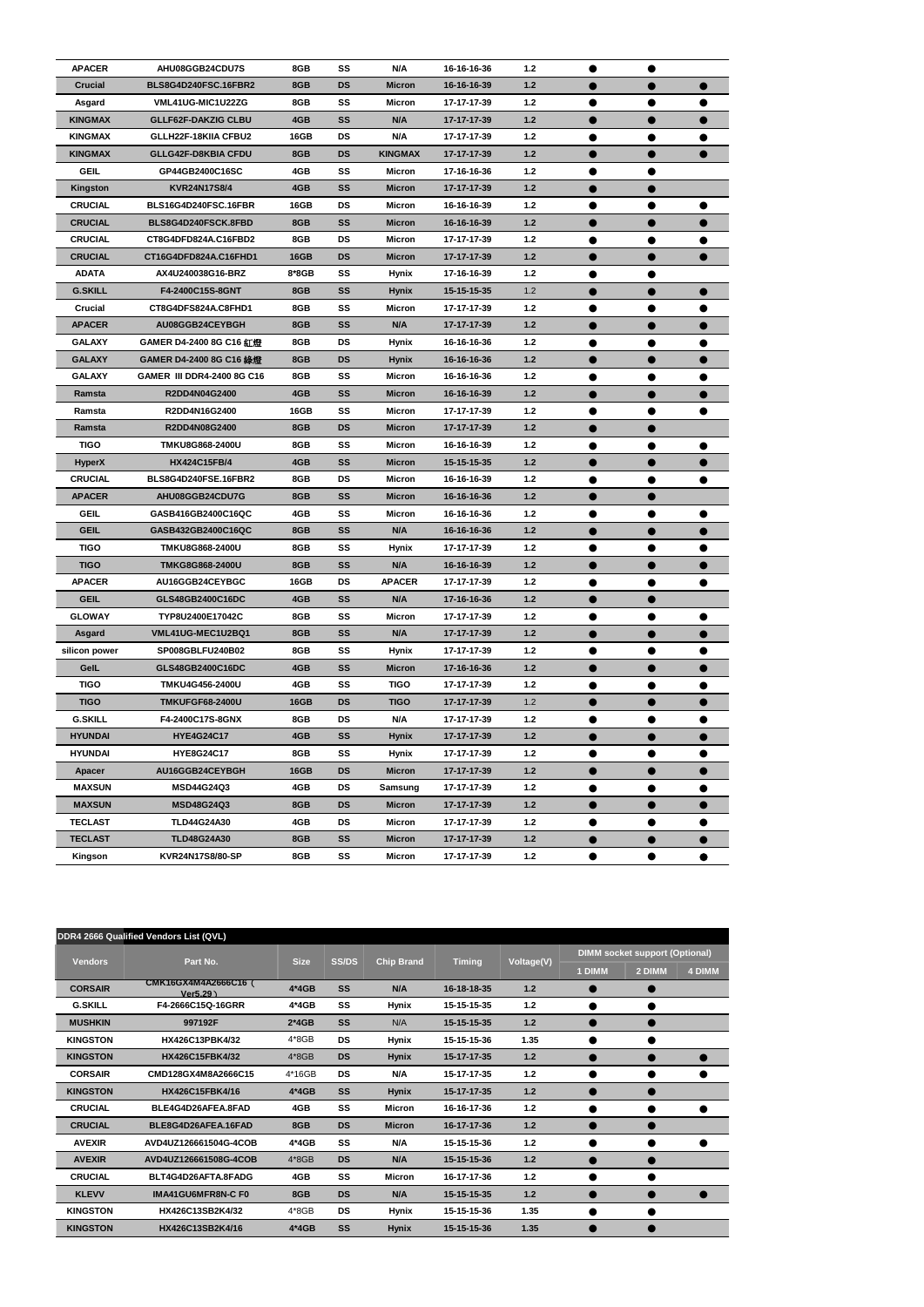| <b>PNY</b>                     | <b>MD16GK4D4266615AXR</b>                    | $4*4GB$          | SS              | N/A                          | 15-15-15-35                | 1.2          | ●         | ●         | ●         |
|--------------------------------|----------------------------------------------|------------------|-----------------|------------------------------|----------------------------|--------------|-----------|-----------|-----------|
| <b>AVEXIR</b>                  | AVD4UZ126661504G-4IPROG                      | $4*4GB$          | <b>DS</b>       | N/A                          | 15-15-15-35                | $1.2$        |           |           |           |
| <b>AVEXIR</b>                  | AVD4UZ126661504G                             | $2*4GB$          | <b>DS</b>       | N/A                          | 15-15-15-35                | $1.2$        |           |           |           |
| <b>CORSAIR</b>                 | <b>CMU32GX4M2A2666C16 (</b>                  | 2*16GB           | <b>DS</b>       | <b>Samsung</b>               | 16-18-18-35                | $1.2$        |           |           |           |
| <b>CORSAIR</b>                 | Ver $5.20$ )<br>CMK32GX4M4A2666C16(Ver3.20)  | $4*8GB$          | <b>DS</b>       | N/A                          | 16-18-18-35                | $1.2$        | ●         |           |           |
| <b>CORSAIR</b>                 | <b>CMK16GX4M2A2666C16 (</b>                  | $2*8GB$          | SS              | <b>Micron</b>                | 16-18-18-35                | 1.2          | $\bullet$ |           |           |
| <b>CORSAIR</b>                 | Ver3.31)<br>ب CMK32GX4M2A2666C16             | 2*16GB           | <b>DS</b>       | N/A                          | 16-18-18-35                | $1.2$        |           |           |           |
| <b>CORSAIR</b>                 | Ver5.39)<br>CMK16GX4M4A2666C15 (<br>Ver5.20) | $4*4GB$          | SS              | N/A                          | 15-17-17-35                | 1.2          |           |           |           |
| <b>CORSAIR</b>                 | CMK64GX4M4A2666C16 (Ver5.3)                  | 4*16GB           | <b>DS</b>       | <b>Hynix</b>                 | 16-18-18-35                | $1.2$        |           |           |           |
| <b>G.SKILL</b>                 | F4-2666C15Q-32GRR                            | 4*8GB            | SS              | <b>Hynix</b>                 | 15-15-15-35                | $1.2$        |           |           |           |
| <b>AVEXIR</b>                  | AVD4UZ126661704G-4COR                        | $4*4GB$          | SS              | Samsung                      | 17-17-17-37                | $1.2$        | $\bullet$ | ●         |           |
| <b>AVEXIR</b>                  | AVD4UZ126661708G-4COR                        | 4*8GB            | <b>SS</b>       | <b>Hynix</b>                 | 17-17-17-37                | $1.2$        |           |           |           |
| <b>CORSAIR</b>                 | CMK32GX4M4A2666C15 (<br>$Ver5.20$ )          | 4*8GB            | DS              | <b>Hynix</b>                 | 15-17-17-35                | $1.2$        |           |           |           |
| <b>TEAM</b>                    | <b>TFRD4162666C15BBK</b>                     | <b>16GB</b>      | <b>DS</b>       | Samsung                      | 15-17-17-35                | $1.2$        |           | ●         |           |
| <b>TEAM</b>                    | <b>TFWD48G2666C15BBK</b>                     | 8GB              | <b>DS</b>       | Samsung                      | 15-17-17-35                | $1.2$        | ●         |           |           |
| <b>TEAM</b>                    | TCD44G2666C15BBK                             | 4GB              | SS              | <b>Hynix</b>                 | 15-17-17-35                | 1.2          |           |           |           |
| <b>HyperX</b>                  | HX426C15FBK2/16                              | 2*8GB            | DS              | Micron                       | 15-17-17-35                | $1.2$        |           |           |           |
| <b>Klevv</b>                   | IM48GU88N26-FFFHMZ                           | 8GB              | SS              | <b>Hynix</b>                 | 15-15-15-35                | 1.2          |           |           |           |
| Klevv                          | IM44GU48N26-FFFHAZ                           | 4GB              | SS              | <b>Hynix</b>                 | 15-15-15-35                | $1.2$        |           |           |           |
| <b>CORSAIR</b>                 | CMK16GX4M2A2666C16(Ver5.30)                  | 8GB              | SS              | <b>Hynix</b>                 | 16-18-18-35                | $1.2$        |           |           |           |
| <b>ADATA</b>                   | AX4U2666W4G16-BRZ                            | 4GB              | SS              | <b>Hynix</b>                 | 16-16-16-39                | $1.2$        | $\bullet$ | ●         |           |
| <b>ADATA</b>                   | AX4U2666W8G16-QRZ                            | 4*8GB            | <b>DS</b>       | <b>Hynix</b>                 | 16-16-16-39                | $1.2$        |           |           |           |
| crucial                        | BLS8G4D26BFSC.16FBR2                         | 8GB              | DS              | N/A                          | 16-18-18-38                | $1.2$        | 0         |           |           |
| crucial                        | BLS16G4D26BFSC.16FBD                         | <b>16GB</b>      | <b>DS</b>       | <b>Micron</b>                | 16-18-18-38                | $1.2$        | e         |           |           |
| crucial                        | BLS4G4D26BFSC.8FBR2                          | 4GB              | SS              | N/A                          | 16-18-18-38                | $1.2$        | ●         |           |           |
| <b>CORSAIR</b>                 | CMK128GX4M8A2666C16(Ver5.39)                 | 8*16GB           | DS              | <b>Hynix</b>                 | 16-18-18-36                | 1.2          | $\bullet$ |           |           |
| <b>CORSAIR</b>                 | CMR16GX4M2A2666C16(Ver5.30)                  | $2*8GB$          | SS              | <b>Hynix</b>                 | 16-18-18-35                | $1.2$        |           |           |           |
| <b>CORSAIR</b>                 | CMR64GX4M8A2666C16(Ver5.30)                  | $8*8GB$          | SS              | N/A                          | 16-18-18-35                | 1.2          |           |           |           |
| <b>HyperX</b>                  | HX426C16FB2K4/64                             | 4*16GB           | DS              | Hynix                        | 16-18-18-39                | 1.2          |           |           |           |
| <b>G.SKILL</b>                 | F4-2666C16Q2-64GRB                           | 8*8GB            | SS              | <b>Hynix</b>                 | 16-16-16-36                | $1.2$        |           |           |           |
| <b>HyperX</b>                  | HX426C15SBK8/128                             | 8*16GB           | <b>DS</b>       | N/A                          | 15-16-16-35                | $1.2$        | $\bullet$ | ●         | ●         |
| <b>HyperX</b>                  | HX426C13PB3/8                                | $4*8GB$          | SS              | N/A                          | 13-15-15-35                | 1.35         |           |           |           |
| <b>HyperX</b>                  | HX426C13PB3K2/16                             | 4*8GB            | SS              | N/A                          | 13-15-15-35                | 1.35         | $\bullet$ |           |           |
| <b>HyperX</b>                  | HX424C12PB3/8                                | $4*8GB$          | SS              | N/A                          | 13-15-15-35                | 1.35         | ●         |           |           |
| <b>HyperX</b>                  | HX424C12PB3K2/16                             | $4*8GB$          | SS              | N/A                          | 13-15-15-35                | 1.35         |           |           |           |
| <b>HyperX</b>                  | HX424C12PB3K4/32                             | 4*8GB            | <b>SS</b>       | N/A                          | 13-15-15-35                | 1.35         | $\bullet$ | $\bullet$ |           |
| <b>HyperX</b>                  | HX426C13PB3/16<br>HX426C13PB3K2/32           | 4*16GB<br>4*16GB | DS<br><b>DS</b> | <b>Hynix</b><br><b>Hynix</b> | 13-15-15-35<br>13-15-15-35 | 1.35<br>1.35 | ●         |           |           |
| <b>HyperX</b><br><b>HyperX</b> | HX424C12PB3K4/64                             | 4*16GB           | DS              | <b>Hynix</b>                 | 13-15-15-35                | 1.35         |           |           |           |
| <b>HyperX</b>                  | HX424C12PB3/16                               | 4*16GB           | <b>DS</b>       | <b>Hynix</b>                 | 13-15-15-35                | 1.35         |           |           |           |
| HyperX                         | HX424C12PB3K2/32                             | 4*16GB           | DS              | <b>Hynix</b>                 | 13-15-15-35                | 1.35         | $\bullet$ | $\bullet$ | $\bullet$ |
| <b>CRUCIAL</b>                 | BLS8G4D26BFSCK.8FBR                          | 8GB              | SS              | <b>Micron</b>                | 16-18-18-38                | 1.2          |           |           |           |
| <b>CRUCIAL</b>                 | BLS8G4D26BFSCK.8FBD                          | 8GB              | SS              | <b>Micron</b>                | 16-18-18-38                | 1.2          | $\bullet$ |           |           |
| <b>MICRON</b>                  | MTA16ATF2G64AZ-2G6H1                         | <b>16GB</b>      | <b>DS</b>       | <b>Hynix</b>                 | 19-19-19-43                | 1.2          |           |           |           |
| <b>MICRON</b>                  | MTA8ATF1G64AZ-2G6H1                          | 8GB              | SS              | <b>Hynix</b>                 | 19-19-19-43                | 1.2          | ●         |           |           |
| <b>TIGO</b>                    | <b>TMKG8G868-2666N</b>                       | 8GB              | <b>SS</b>       | N/A                          | 19-19-19-43                | 1.2          | $\bullet$ | $\bullet$ |           |
| <b>ADATA</b>                   | AX4U266638G16-BRS                            | 8*8GB            | SS              | <b>Hynix</b>                 | 16-16-16-39                | 1.2          | ●         |           |           |
| <b>ADATA</b>                   | AD4U266638G19-B                              | 8*8GB            | <b>SS</b>       | N/A                          | 19-19-19-43                | 1.2          |           |           |           |
| <b>ADATA</b>                   | AD4U2666316G19-B                             | 16*16GB          | DS              | N/A                          | 19-19-19-43                | 1.2          |           |           |           |
| <b>PANRAM</b>                  | W4U2666PS-16G                                | $2*16GB$         | <b>DS</b>       | <b>Hynix</b>                 | 16-18-18-35                | 1.2          |           |           |           |
| <b>PANRAM</b>                  | W4U2666PS-8G                                 | $2*8GB$          | DS              | panram                       | 16-18-18-35                | 1.2          | $\bullet$ | ●         | ●         |
| Team                           | TPD416G2666HC19BK                            | <b>16GB</b>      | <b>DS</b>       | <b>Micron</b>                | 19-19-19-43                | 1.2          |           |           |           |
| Team                           | TED416G2666C1901                             | 16GB             | DS              | <b>Micron</b>                | 19-19-19-43                | 1.2          | $\bullet$ |           |           |
| Team                           | TPRD416G2666HC1901                           | <b>16GB</b>      | <b>DS</b>       | <b>Micron</b>                | 19-19-19-43                | $1.2$        | $\bullet$ | $\bullet$ |           |
| Team                           | TPD416G2666HC1901                            | 16GB             | DS              | <b>Micron</b>                | 19-19-19-43                | 1.2          | $\bullet$ |           |           |
| Team                           | TED432G2666C19DC01                           | <b>16GB</b>      | <b>DS</b>       | <b>Micron</b>                | 19-19-19-43                | 1.2          | $\bullet$ | ●         |           |
| Team                           | TPRD432G2666HC19DC01                         | <b>16GB</b>      | DS              | <b>Micron</b>                | 19-19-19-43                | 1.2          | ●         |           |           |
| Team                           | TPD432G2666HC19DC01                          | <b>16GB</b>      | <b>DS</b>       | <b>Micron</b>                | 19-19-19-43                | $1.2$        |           |           |           |
| Team                           | TED464G2666C19OC01                           | 16GB             | DS              | <b>Micron</b>                | 19-19-19-43                | 1.2          |           |           |           |
| Team                           | TPRD464G2666HC19OC01                         | 16GB             | <b>DS</b>       | <b>Micron</b>                | 19-19-19-43                | $1.2$        |           |           |           |
| Team                           | TPD464G2666HC19OC01                          | 16GB             | DS              | Micron                       | 19-19-19-43                | 1.2          | $\bullet$ | $\bullet$ |           |
| Team                           | <b>TPD48G2666HC19BK</b>                      | 8GB              | SS              | N/A                          | 19-19-19-43                | $1.2$        |           |           |           |
| Team                           | TED48G2666C1901                              | 8GB              | SS              | N/A                          | 19-19-19-43                | 1.2          |           |           |           |
| Team                           | TPRD48G2666HC1901                            | 8GB              | SS              | N/A                          | 19-19-19-43                | 1.2          |           | $\bullet$ |           |
| Team                           | TPD48G2666HC1901                             | 8GB              | SS              | N/A                          | 19-19-19-43                | 1.2          | $\bullet$ | $\bullet$ |           |
| Team                           | TED416G2666C19DC01                           | 8GB              | SS              | N/A                          | 19-19-19-43                | $1.2$        | $\bullet$ | $\bullet$ |           |
| Team                           | TPRD416G2666HC19DC01                         | 8GB              | SS              | N/A                          | 19-19-19-43                | 1.2          |           |           |           |
| Team                           | TPD416G2666HC19DC01                          | 8GB              | SS              | N/A                          | 19-19-19-43                | 1.2          | $\bullet$ |           |           |
| Team                           | TED432G2666C19OC01                           | 8GB              | SS              | N/A                          | 19-19-19-43                | $1.2$        | $\bullet$ | $\bullet$ |           |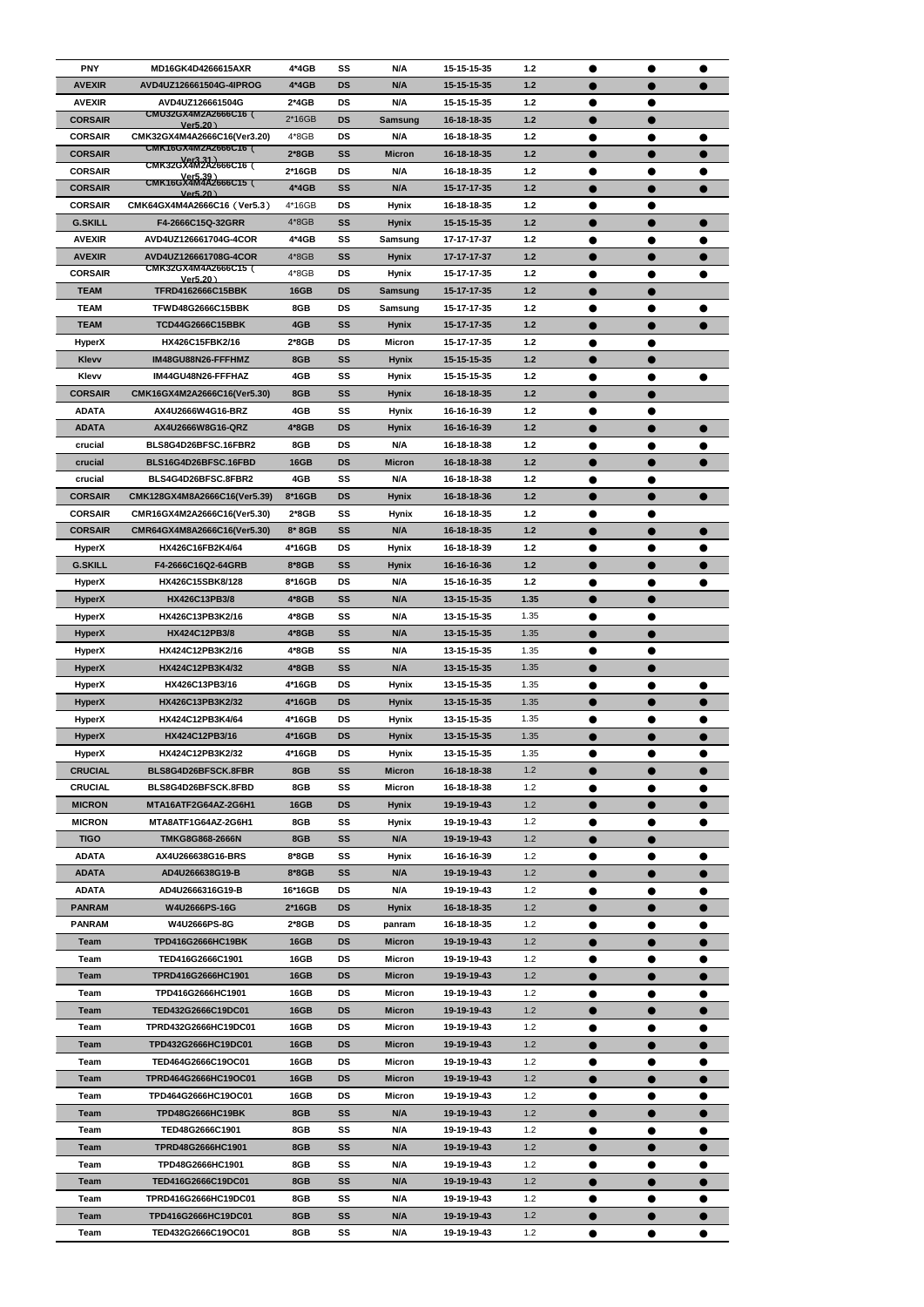| <b>Team</b>    | TPRD432G2666HC19OC01         | 8GB         | <b>SS</b> | N/A                          | 19-19-19-43 | 1.2   | $\bullet$ | $\bullet$ | $\bullet$      |
|----------------|------------------------------|-------------|-----------|------------------------------|-------------|-------|-----------|-----------|----------------|
| Team           | TPD432G2666HC19OC01          | 8GB         | SS        | N/A                          | 19-19-19-43 | $1.2$ |           | ●         |                |
| <b>Team</b>    | TPD44G2666HC19BK             | 4GB         | <b>SS</b> | N/A                          | 19-19-19-43 | 1.2   |           |           |                |
| Team           | TED44G2666C1901              | 4GB         | SS        | N/A                          | 19-19-19-43 | 1.2   | $\bullet$ | $\bullet$ |                |
| <b>Team</b>    | TPRD44G2666HC1901            | 4GB         | SS        | N/A                          | 19-19-19-43 | 1.2   | $\bullet$ | $\bullet$ |                |
|                |                              |             | SS        | N/A                          |             |       |           |           |                |
| Team           | TPD44G2666HC1901             | 4GB         |           |                              | 19-19-19-43 | 1.2   | $\bullet$ | $\bullet$ | ●              |
| Team           | TED48G2666C19DC01            | 4GB         | <b>SS</b> | N/A                          | 19-19-19-43 | 1.2   |           |           |                |
| Team           | TPRD48G2666HC19DC01          | 4GB         | SS        | N/A                          | 19-19-19-43 | 1.2   | ●         | $\bullet$ |                |
| Team           | TPD48G2666HC19DC01           | 4GB         | <b>SS</b> | N/A                          | 19-19-19-43 | 1.2   |           | $\bullet$ |                |
| Team           | TED416G2666C19OC01           | 4GB         | SS        | N/A                          | 19-19-19-43 | 1.2   | ●         | $\bullet$ |                |
| <b>Team</b>    | TPRD416G2666HC19OC01         | 4GB         | <b>SS</b> | N/A                          | 19-19-19-43 | 1.2   | $\bullet$ | $\bullet$ | $\bullet$      |
| Team           | TPD416G2666HC19OC01          | 4GB         | SS        | N/A                          | 19-19-19-43 | 1.2   | $\bullet$ | $\bullet$ |                |
| <b>Hyper X</b> | HX426C13PB3K4/64             | 4 * 16GB    | <b>DS</b> | $\blacksquare$               | 13-15-15-35 | 1.35  | $\bullet$ |           |                |
| Hyper X        | HX426C13SB2/4                | 4GB         | SS        | $\blacksquare$               | 15-15-15-36 | 1.35  | $\bullet$ | $\bullet$ |                |
| <b>Hyper X</b> | HX426C13SB2/8                | 8GB         | <b>DS</b> | ٠                            | 15-15-15-36 | 1.35  |           | $\bullet$ |                |
| Hyper X        | HX426C13SB2K2/16             | $2 * 8GB$   | <b>DS</b> | $\overline{\phantom{a}}$     | 15-15-15-36 | 1.35  | $\bullet$ | $\bullet$ |                |
| <b>Hyper X</b> | HX426C13SB2K2/8              | $2 * 4GB$   | <b>SS</b> |                              | 15-15-15-36 | 1.35  |           | $\bullet$ |                |
| Hyper X        | <b>HX426C15FB/4</b>          | 4GB         | SS        | $\blacksquare$               | 15-17-17-35 | $1.2$ | ●         |           |                |
| <b>Hyper X</b> | <b>HX426C15FB/8</b>          | 8GB         | <b>DS</b> |                              | 15-17-17-35 | $1.2$ |           |           |                |
| Hyper X        | HX426C15FBK2/8               | $2 * 4GB$   | SS        | $\overline{\phantom{a}}$     | 15-17-17-35 | $1.2$ |           |           |                |
|                |                              |             |           |                              |             |       |           |           |                |
| <b>Hyper X</b> | HX426C15SBK4/64              | 4 * 16GB    | <b>DS</b> | ٠                            | 15-15-15-35 | $1.2$ | $\bullet$ | $\bullet$ | $\blacksquare$ |
| <b>Hyper X</b> | HX426C16FB/16                | <b>16GB</b> | <b>DS</b> | $\blacksquare$               | 16-18-18-39 | $1.2$ | ●         | ●         |                |
| <b>Hyper X</b> | HX426C16FB2/8                | 8GB         | <b>SS</b> | ٠                            | 16-18-18-39 | $1.2$ |           |           |                |
| Hyper X        | HX426C16FB2K2/16             | $2 * 8GB$   | SS        | $\blacksquare$               | 16-18-18-39 | $1.2$ | ●         |           |                |
| <b>Hyper X</b> | HX426C16FB2K4/32             | 4 * 8GB     | SS        | ٠                            | 16-18-18-39 | $1.2$ |           | $\bullet$ |                |
| Hyper X        | HX426C16FBK2/32              | 2 * 16GB    | DS        | $\blacksquare$               | 16-18-18-39 | $1.2$ | $\bullet$ | $\bullet$ |                |
| <b>Hyper X</b> | HX426C16FBK4/64              | 4 * 16GB    | <b>DS</b> |                              | 16-18-18-39 | 1.2   |           |           |                |
| Hyper X        | HX426C16FW/16                | <b>16GB</b> | DS        | $\blacksquare$               | 16-18-18-39 | $1.2$ |           |           |                |
| Hyper X        | <b>HX426C16FWK2/32</b>       | 2 * 16GB    | DS        |                              | 16-18-18-39 | 1.2   |           |           |                |
| Hyper X        | HX426C16FWK4/64              | 4 * 16GB    | <b>DS</b> | $\overline{\phantom{a}}$     | 16-18-18-39 | $1.2$ |           |           |                |
| <b>CORSAIR</b> | CMD128GX4M8A2666C15(Ver4.31) | 8 * 16GB    | <b>DS</b> | ٠                            | 15-15-15-36 | $1.2$ | $\bullet$ | $\bullet$ | 0              |
| <b>CORSAIR</b> | CMD16GX4M2A2666C15(Ver4.23)  | 2 * 8GB     | DS        | $\blacksquare$               | 15-17-17-35 | $1.2$ |           | ●         |                |
| <b>CORSAIR</b> | CMD16GX4M4A2666C15(Ver4.23)  | 4 * 4GB     | SS        | ٠                            | 15-17-17-35 | $1.2$ |           |           |                |
| <b>CORSAIR</b> | CMD16GX4M4A2666C16(Ver4.23)  | 4 * 4GB     | SS        | $\overline{\phantom{a}}$     | 16-18-18-35 | $1.2$ |           |           |                |
|                |                              |             |           |                              |             |       | $\bullet$ | $\bullet$ |                |
| <b>CORSAIR</b> | CMD16GX4M4A2666C16(Ver5.29)  | 4 * 4GB     | <b>SS</b> | ٠                            | 16-18-18-35 | $1.2$ |           | $\bullet$ |                |
| <b>CORSAIR</b> | CMD32GX4M4A2666C15(Ver4.23)  | 4 * 8GB     | DS        | $\overline{\phantom{a}}$     | 15-17-17-35 | $1.2$ | $\bullet$ | $\bullet$ | 0              |
| <b>CORSAIR</b> | CMD32GX4M4A2666C15(Ver5.29)  | 4 * 8GB     | <b>DS</b> | ٠                            | 15-17-17-35 | $1.2$ |           | $\bullet$ |                |
| <b>CORSAIR</b> | CMD32GX4M4A2666C16(Ver4.23)  | 4 * 8GB     | DS        | $\blacksquare$               | 16-18-18-35 | $1.2$ | ●         |           |                |
| <b>CORSAIR</b> | CMD64GX4M8A2666C15(Ver4.23)  | 8 * 8GB     | <b>DS</b> | ٠                            | 15-17-17-35 | $1.2$ | $\bullet$ | $\bullet$ |                |
| <b>CORSAIR</b> | CMD64GX4M8A2666C15(Ver4.24)  | 8 * 8GB     | <b>DS</b> | $\overline{\phantom{a}}$     | 15-15-15-36 | $1.2$ | $\bullet$ | $\bullet$ |                |
| <b>CORSAIR</b> | CMD8GX4M2A2666C15(Ver4.23)   | 2 * 4GB     | <b>DS</b> | ٠                            | 15-17-17-35 | $1.2$ | $\bullet$ | $\bullet$ |                |
| <b>CORSAIR</b> | CMK128GX4M8A2666C16(Ver3.32) | 8 * 16GB    | DS        | $\blacksquare$               | 16-18-18-35 | $1.2$ | ●         | $\bullet$ |                |
| <b>CORSAIR</b> | CMK16GX4M2A2666C16(Ver5.29)  | $2 * 8GB$   | <b>DS</b> | ٠                            | 16-18-18-35 | 1.2   |           | $\bullet$ |                |
| <b>CORSAIR</b> | CMK16GX4M2D2666C16(Ver4.21)  | $2 * 8GB$   | <b>DS</b> | $\qquad \qquad \blacksquare$ | 16-18-18-35 | $1.2$ | 0         |           |                |
| <b>CORSAIR</b> | CMK16GX4M4A2666C15(Ver4.23)  | 4 * 4GB     | <b>SS</b> | ٠                            | 15-17-17-35 | $1.2$ |           | $\bullet$ |                |
| <b>CORSAIR</b> | CMK16GX4M4A2666C15(Ver5.29)  | 4 * 4GB     | SS        | $\overline{\phantom{a}}$     | 15-15-15-36 | $1.2$ | ●         | $\bullet$ | ●              |
| <b>CORSAIR</b> | CMK16GX4M4A2666C16(Ver3.21)  | 4 * 4GB     | <b>SS</b> | ٠                            | 16-18-18-35 | $1.2$ |           | $\bullet$ |                |
| <b>CORSAIR</b> | CMK16GX4M4A2666C16(Ver4.23)  | 4 * 4GB     | SS        | $\overline{a}$               | 16-18-18-35 | $1.2$ | 0         |           |                |
| <b>CORSAIR</b> | CMK16GX4M4A2666C16(Ver5.29)  | 4 * 4GB     | SS        | ٠                            | 16-18-18-35 | $1.2$ | $\bullet$ | $\bullet$ |                |
| <b>CORSAIR</b> | CMK32GX4M2A2666C16(Ver4.31)  | 2 * 16GB    | <b>DS</b> | $\blacksquare$               | 16-18-18-35 | $1.2$ | ●         | $\bullet$ |                |
| <b>CORSAIR</b> | CMK32GX4M2A2666C16R(Ver3.31) |             | <b>DS</b> | ٠                            | 15-15-15-36 | 1.2   |           |           |                |
|                |                              | $2 * 16GB$  |           |                              |             |       | $\bullet$ | $\bullet$ |                |
| <b>CORSAIR</b> | CMK32GX4M4A2666C15(Ver4.23)  | 4 * 8GB     | DS        | $\blacksquare$               | 15-17-17-35 | $1.2$ | ●         | $\bullet$ |                |
| <b>CORSAIR</b> | CMK32GX4M4A2666C15(Ver5.29)  | 4 * 8GB     | <b>DS</b> | ٠                            | 15-17-17-35 | $1.2$ |           |           |                |
| <b>CORSAIR</b> | CMK32GX4M4A2666C16(Ver3.21)  | 4 * 8GB     | <b>DS</b> | $\blacksquare$               | 16-18-18-35 | $1.2$ | Ð         |           |                |
| <b>CORSAIR</b> | CMK32GX4M4A2666C16(Ver5.29)  | 4 * 8GB     | <b>DS</b> | ٠                            | 16-16-18-35 | $1.2$ |           | $\bullet$ |                |
| <b>CORSAIR</b> | CMK32GX4M4A2666C16(Ver5.30)  | 4 * 8GB     | SS        | $\overline{\phantom{a}}$     | 16-18-18-35 | $1.2$ |           | $\bullet$ | D              |
| <b>CORSAIR</b> | CMK32GX4M4A2666C16R(Ver4.23) | 4 * 8GB     | DS        | -                            | 16-18-18-35 | $1.2$ |           |           |                |
| <b>CORSAIR</b> | CMK64GX4M4A2666C16(Ver3.31)  | 4 * 16GB    | DS        | $\blacksquare$               | 16-18-18-35 | $1.2$ |           | ●         |                |
| <b>CORSAIR</b> | CMK64GX4M4A2666C16(Ver4.31)  | 4 * 16GB    | <b>DS</b> |                              | 15-15-15-36 | $1.2$ | D         |           |                |
| <b>CORSAIR</b> | CMK8GX2M2D2666C16(Ver3.21)   | 2 * 4GB     | SS        | $\blacksquare$               | 16-18-18-35 | $1.2$ | $\bullet$ | ●         |                |
| <b>CORSAIR</b> | CMK8GX4M2A2666C16(Ver3.22)   | $2 * 4GB$   | <b>SS</b> | ٠                            | 16-18-18-35 | $1.2$ | $\bullet$ | $\bullet$ |                |
| <b>CORSAIR</b> | CMK8GX4M2D2666C16(Ver3.11)   | $2 * 4GB$   | <b>DS</b> | $\blacksquare$               | 16-18-18-35 | $1.2$ | $\bullet$ | $\bullet$ |                |
| <b>CORSAIR</b> | CMU32GX4M4A2666C16(Ver5.30)  | 4 * 8GB     | SS        | -                            | 16-18-18-35 | $1.2$ | 0         |           |                |
| <b>CORSAIR</b> | CMV16GX4M1A2666C18           | 16GB        | DS        | $\overline{\phantom{a}}$     | 18-18-18-43 | $1.2$ | $\bullet$ |           |                |
| <b>CORSAIR</b> | CMV4GX4M1A2666C18            | 4GB         | SS        | ٠                            | 18-18-18-43 | $1.2$ | $\bullet$ |           |                |
| <b>CORSAIR</b> | CMV8GX4M1A2666C18            | 8GB         | SS        | ۰                            | 18-18-18-43 | $1.2$ | $\bullet$ | $\bullet$ |                |
|                |                              |             |           |                              |             |       |           |           |                |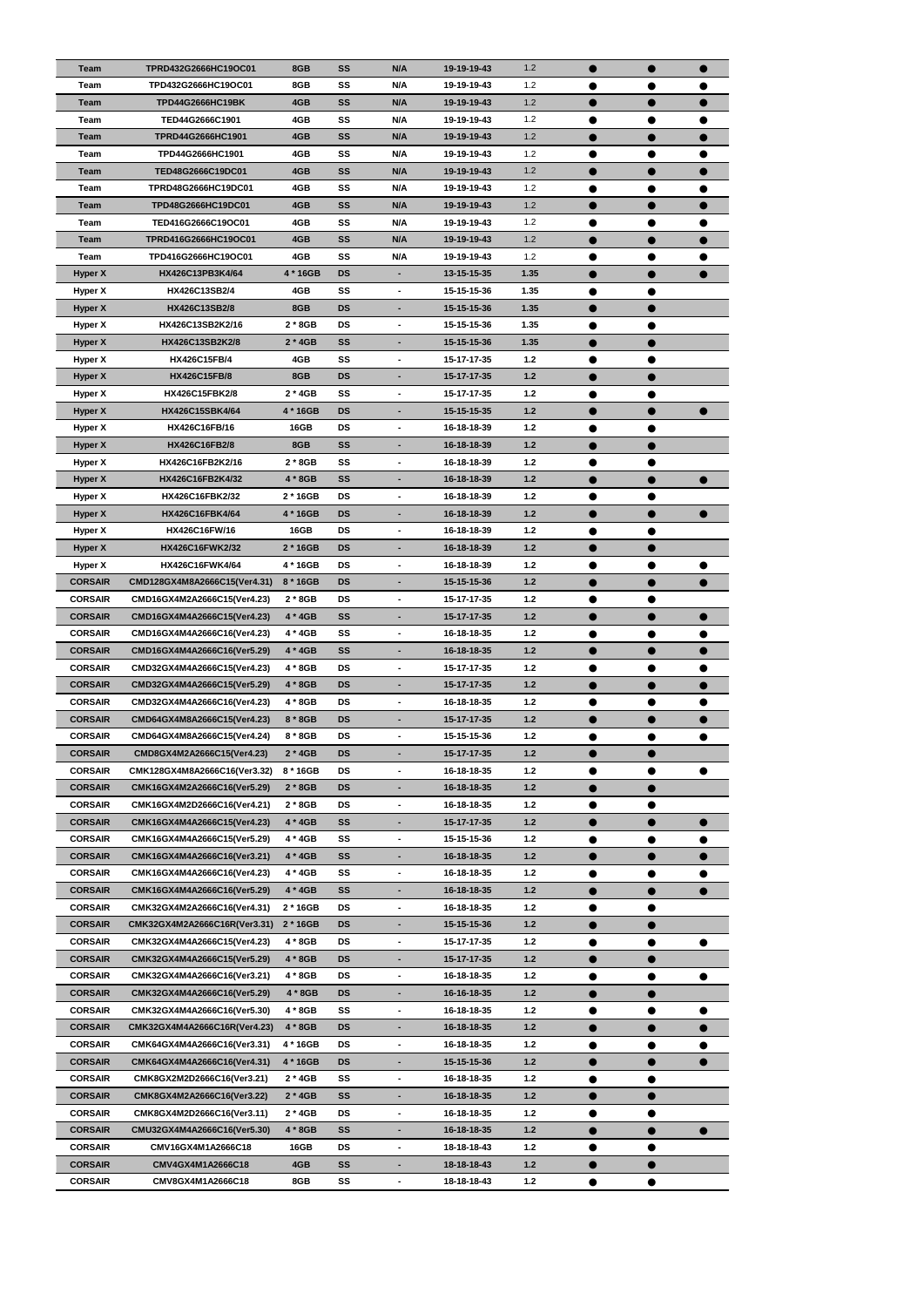|                 | DDR4 2800 Qualified Vendors List (QVL) |             |              |                   |               |                   |           |                                       |               |
|-----------------|----------------------------------------|-------------|--------------|-------------------|---------------|-------------------|-----------|---------------------------------------|---------------|
|                 |                                        |             |              |                   |               |                   |           | <b>DIMM socket support (Optional)</b> |               |
| <b>Vendors</b>  | Part No.                               | <b>Size</b> | <b>SS/DS</b> | <b>Chip Brand</b> | <b>Timing</b> | <b>Voltage(V)</b> | 1 DIMM    | 2 DIMM                                | <b>4 DIMM</b> |
| <b>CORSAIR</b>  | CMK16GX4M4A2800C16(Ver5.29)            | 4*4GB       | SS           | N/A               | 16-18-18-36   | 1.2               |           |                                       |               |
| <b>KINGSTON</b> | HX428C14PB2K4/16                       | $4*4GB$     | SS           | Hynix             | 15-15-15-36   | 1.35              | $\bullet$ | $\bullet$                             | ●             |
| <b>PATRIOT</b>  | PX416G280C6QK                          | $4*4GB$     | SS           | N/A               | 16-18-18-36   | 1.2               |           |                                       |               |
| <b>PANRAM</b>   | PUD42800C164G4NJW                      | 4*4GB       | SS           | N/A               | 16-18-18-36   | 1.25              | $\bullet$ | $\bullet$                             |               |
| <b>KINGSTON</b> | HX428C14PBK4/32                        | $4*8GB$     | <b>DS</b>    | <b>Hynix</b>      | 15-15-15-36   | 1.35              |           |                                       |               |
| <b>AVEXIR</b>   | AVD4UZ128001608G-4COB                  | $4*8GB$     | DS           | N/A               | 15-15-15-36   | 1.2               | $\bullet$ | $\bullet$                             |               |
| <b>KINGSTON</b> | HX428C14SB2K4/32                       | $4*8GB$     | <b>DS</b>    | N/A               | 15-15-15-36   | 1.35              |           |                                       |               |
| <b>KINGSTON</b> | HX428C14SB2K4/16                       | $4*4GB$     | SS           | <b>Hynix</b>      | 15-15-15-36   | 1.35              |           | 0                                     |               |
| <b>PATRIOT</b>  | PV416G280C6QK                          | $4*4GB$     | SS           | N/A               | 16-18-18-36   | 1.2               |           |                                       |               |
| <b>ADATA</b>    | Digital Storm                          | 8GB         | DS           | Hynix             | 18-17-17-36   | 1.2               |           | ●                                     |               |
| <b>G.SKILL</b>  | F4-2800C16D-16GRR                      | $2*8GB$     | SS           | <b>Hynix</b>      | 16-16-16-36   | 1.2               |           |                                       |               |
| <b>ADATA</b>    | AX4U280038G17-SBF                      | 8*8GB       | SS           | Hynix             | 18-17-17-36   | 1.2               |           |                                       |               |
| <b>ADATA</b>    | AX4U2800316G16-SBF                     | 16GB        | <b>DS</b>    | <b>Hynix</b>      | 17-16-16-36   | 1.2               | $\bullet$ | $\bullet$                             |               |
| <b>CORSAIR</b>  | CMD32GX4M4A2800C16 (Ver5.20)           | 8GB         | DS           | Hynix             | 16-18-18-36   | 1.2               | ●         | ●                                     |               |
| <b>G.SKILL</b>  | F4-2800C14Q-64GVK                      | 4*16GB      | <b>DS</b>    | Samsung           | 14-14-14-35   | 1.35              |           | ●                                     |               |
| <b>G.SKILL</b>  | F4-2800C16Q-32GVR                      | $4*8GB$     | SS           | Hynix             | 16-16-16-36   | 1.2               |           |                                       |               |
| <b>AVEXIR</b>   | AVD4UZ128001504G-4BZ1RR                | $4*4GB$     | <b>SS</b>    | Samsung           | 15-15-15-35   | 1.35              |           | $\bullet$                             |               |
| <b>AVEXIR</b>   | AVD4UZ128001508G-4BZ1RR                | 4*8GB       | DS           | Samsung           | 15-15-15-35   | 1.35              | ●         | $\bullet$                             |               |
| <b>CORSAIR</b>  | CMD16GX4M4A2800C16(Ver3.21)            | $4*4GB$     | SS           | <b>Micron</b>     | 16-18-18-36   | 1.2               |           | ●                                     |               |
| <b>CORSAIR</b>  | CMK64GX4M8B2800C14(Ver4.24)            | 8*8GB       | DS           | Samsung           | 14-16-16-36   | 1.35              | ●         | ●                                     |               |
| <b>TEAM</b>     | TFWD416G2800C16CBK                     | 16GB        | <b>DS</b>    | <b>TEAM</b>       | 16-18-18-38   | 1.2               | $\bullet$ | $\bullet$                             |               |
| <b>TEAM</b>     | TFRD48G2800C16CBK                      | 8GB         | DS           | Samsung           | 16-18-18-38   | 1.2               | $\bullet$ | $\bullet$                             | ●             |
| <b>TEAM</b>     | TCD44G2800C16CBK                       | 4GB         | SS           | <b>Hynix</b>      | 16-18-18-38   | 1.2               | $\bullet$ | $\bullet$                             |               |
| <b>FORZA</b>    | NFMUD416E8-2800EH2A                    | 16GB        | DS           | Hynix             | 17-17-17-36   | 1.2               | $\bullet$ | $\bullet$                             |               |
| <b>FORZA</b>    | NFMUD480E8-2800DH2A                    | 8GB         | SS           | N/A               | 17-17-17-36   | 1.2               | $\bullet$ | $\bullet$                             | ●             |
| <b>ADATA</b>    | AX4U2800W8G17-BRD                      | 8GB         | DS           | N/A               | 17-17-17-36   | 1.2               |           | $\bullet$                             |               |
| <b>G.SKILL</b>  | F4-2800C15Q-32GVR                      | $4*8GB$     | <b>SS</b>    | <b>Hynix</b>      | 15-15-15-35   | 1.25              |           | $\bullet$                             |               |
| <b>ADATA</b>    | AX4U2800W4G17-BRZ                      | $2*4GB$     | SS           | <b>Hynix</b>      | 17-17-17-36   | 1.2               |           |                                       |               |
| <b>ADATA</b>    | AX4U280038G17-BWZ                      | 8GB         | SS           | <b>Hynix</b>      | 17-17-17-36   | 1.2               |           |                                       |               |
| <b>KINGMAX</b>  | GLMG42F-18KIIA CJBR4                   | 8GB         | SS           | <b>KINGMAX</b>    | 17-17-17-39   | 1.2               | $\bullet$ | $\bullet$                             |               |

|                 | DDR4 3000 Qualified Vendors List (QVL) |             |              |                   |               |            |           |                                       |           |
|-----------------|----------------------------------------|-------------|--------------|-------------------|---------------|------------|-----------|---------------------------------------|-----------|
|                 | Part No.                               | <b>Size</b> | <b>SS/DS</b> | <b>Chip Brand</b> |               |            |           | <b>DIMM socket support (Optional)</b> |           |
| <b>Vendors</b>  |                                        |             |              |                   | <b>Timing</b> | Voltage(V) | 1 DIMM    | 2 DIMM                                | 4 DIMM    |
| <b>CORSAIR</b>  | CMD32GX4M2B3000C15(Ver4.31)            | $2*16GB$    | <b>DS</b>    | N/A               | 15-17-17-35   | 1.35       |           |                                       |           |
| <b>KINGSTON</b> | HX430C15PB2K4/16                       | $4*4GB$     | SS           | Hynix             | 15-15-15-36   | 1.35       |           |                                       |           |
| <b>G.SKILL</b>  | F4-3000C15Q-16GRR                      | $4*4GB$     | <b>SS</b>    | <b>Hynix</b>      | 15-15-15-35   | 1.35       |           |                                       |           |
| <b>PANRAM</b>   | PUD43000C154G4NJW                      | 4*4GB       | SS           | N/A               | 15-17-17-35   | 1.35       |           |                                       |           |
| <b>KINGSTON</b> | HX430C15SB2K4/32                       | $4*8GB$     | <b>DS</b>    | <b>Hynix</b>      | 15-15-15-36   | 1.35       |           |                                       |           |
| <b>AVEXIR</b>   | AVD4UZ130001608G-4COB                  | $4*8GB$     | <b>DS</b>    | N/A               | 15-15-15-36   | 1.35       |           |                                       |           |
| <b>KINGSTON</b> | HX430C15SBK2/16                        | $2*8GB$     | <b>DS</b>    | N/A               | 15-15-15-36   | 1.35       |           |                                       |           |
| <b>KLEVV</b>    | IM44GU48A30-GIIHMC                     | 4*4GB       | SS           | N/A               | 17-18-18-36   | 1.35       |           |                                       |           |
| <b>CORSAIR</b>  | CMK16GX4M2B3000C15(<br>Ver4.24)        | $2*8GB$     | <b>DS</b>    | <b>Hynix</b>      | 15-17-17-35   | 1.35       |           |                                       |           |
| <b>KINGSTON</b> | HX430C15SB2K4/16                       | 4*4GB       | SS           | Hynix             | 15-15-15-36   | 1.35       |           |                                       |           |
| <b>TEAM</b>     | TDGED48G3000HC16ABK                    | $2*8GB$     | <b>DS</b>    | <b>Hynix</b>      | 16-16-16-36   | 1.35       | $\bullet$ |                                       |           |
| <b>G.SKILL</b>  | F4-3000C15D-32GVR                      | $2*16GB$    | <b>DS</b>    | N/A               | 15-15-15-35   | 1.35       |           |                                       |           |
| <b>CORSAIR</b>  | CMK64GX4M4B3000C15 (<br>Ver4.31)       | 4*16GB      | <b>DS</b>    | <b>Samsung</b>    | 15-17-17-35   | 1.35       |           |                                       |           |
| <b>TEAM</b>     | TCD48G300C16ABK                        | 8GB         | SS           | Hynix             | 16-16-16-36   | 1.35       | ●         |                                       |           |
| <b>ADATA</b>    | AX4U300038G16-DBZ                      | $8*8GB$     | <b>DS</b>    | <b>Hynix</b>      | 16-18-18-36   | 1.35       |           |                                       |           |
| <b>ADATA</b>    | AX4U3000316G16-BGZ                     | 16GB        | <b>DS</b>    | N/A               | 16-18-18-36   | 1.35       |           |                                       |           |
| <b>CORSAIR</b>  | CMD16GX4M4B3000C15(Ver4.24)            | 4GB         | <b>SS</b>    | <b>Samsung</b>    | 15-17-17-35   | 1.35       |           |                                       |           |
| <b>CORSAIR</b>  | CMU16GX4M2C3000C15 (Ver4.31)           | 8GB         | SS           | Samsung           | 15-17-17-35   | 1.35       |           |                                       |           |
| <b>CORSAIR</b>  | CMK16GX4M4B3000C15(Ver3.21)            | 4GB         | SS           | <b>Micron</b>     | 15-17-17-35   | 1.35       |           |                                       | ●         |
| <b>G.SKILL</b>  | F4-3000C15Q-32GRK                      | $4*8GB$     | <b>DS</b>    | Samsung           | 15-15-15-35   | 1.35       | ●         | $\bullet$                             |           |
| <b>CORSAIR</b>  | CMK8GX4M2B3000C15(Ver3.21)             | $2*4GB$     | <b>SS</b>    | <b>Micron</b>     | 15-17-17-35   | 1.35       |           |                                       |           |
| <b>CORSAIR</b>  | CMU32GX4M4C3000C15 (Ver5.3)            | 4*8GB       | <b>DS</b>    | Hynix             | 15-17-17-35   | 1.35       |           |                                       |           |
| <b>TEAM</b>     | <b>TFWD416G3000C16CBK</b>              | <b>16GB</b> | <b>DS</b>    | <b>Hynix</b>      | 16-18-18-38   | 1.35       | $\bullet$ | $\bullet$                             | $\bullet$ |
| <b>TEAM</b>     | TFRD48G3000C16CBK                      | 8GB         | <b>DS</b>    | Samsung           | 16-18-18-38   | 1.35       |           |                                       |           |
| <b>TEAM</b>     | <b>TCD44G3000C16CBK</b>                | 4GB         | <b>SS</b>    | <b>Hynix</b>      | 16-18-18-38   | 1.35       |           |                                       |           |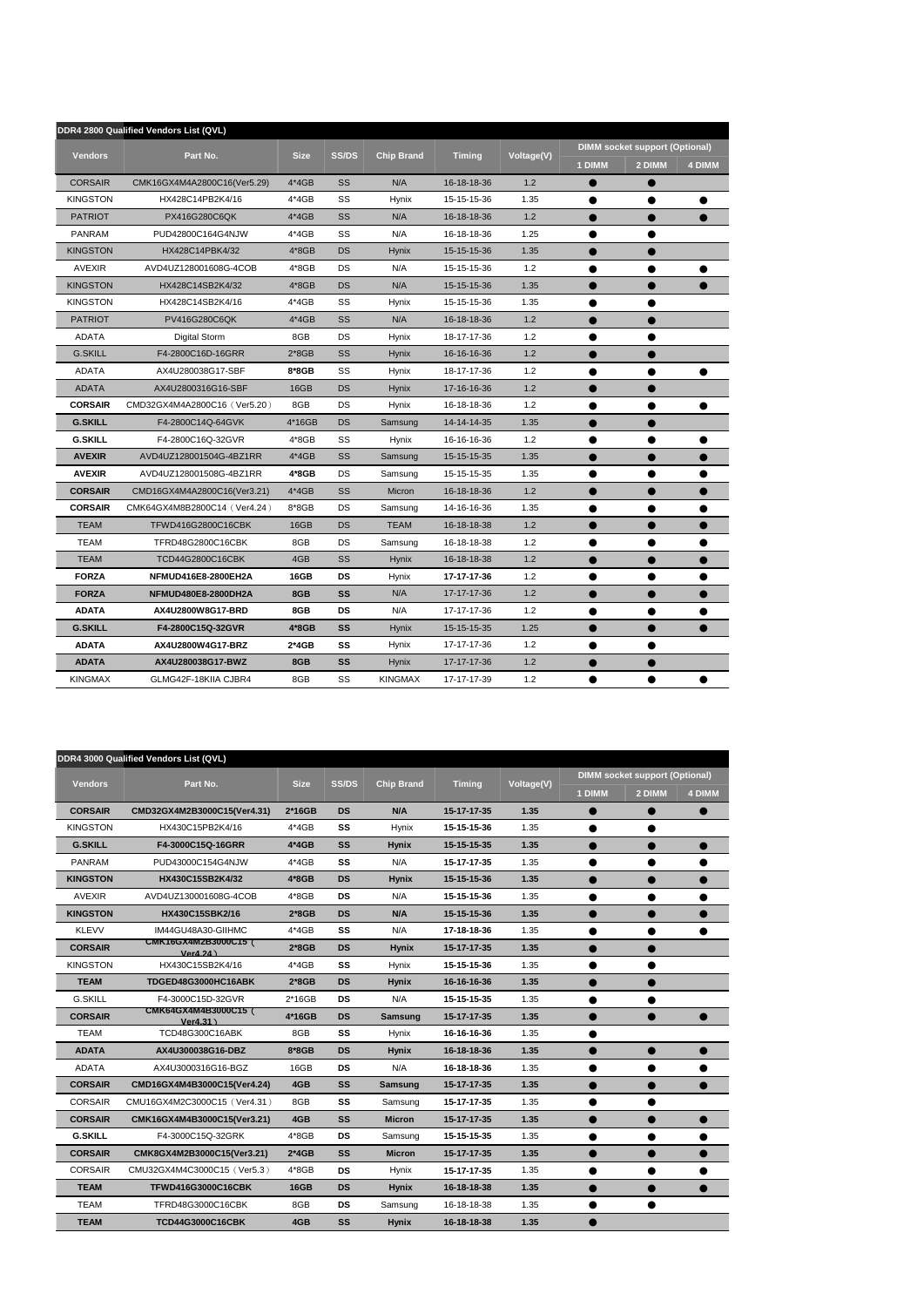| Klevv          | IM4AGU88A30-FGGHMZ                                                | 16GB           | <b>DS</b> | Hynix          | 16-16-16-36 | 1.35 |           | ●         |  |
|----------------|-------------------------------------------------------------------|----------------|-----------|----------------|-------------|------|-----------|-----------|--|
| Klevv          | IM48GU88A30-FGGHMZ                                                | 8GB            | SS        | <b>Hynix</b>   | 16-16-16-36 | 1.35 |           |           |  |
| Klevv          | IM44GU48A30-FGGHAZ                                                | 4GB            | SS        | <b>Hynix</b>   | 16-16-16-36 | 1.35 | ●         | ●         |  |
| <b>Klevv</b>   | IM48GU88A30-FGGHMB                                                | 8GB            | <b>SS</b> | <b>Hynix</b>   | 16-16-16-36 | 1.35 |           |           |  |
| Klevv          | IM44GU48A30-FGGHAB                                                | 4GB            | SS        | Hynix          | 16-16-16-36 | 1.35 |           |           |  |
| <b>Klevv</b>   | IM4AGU88A30-FGGHMB                                                | <b>16GB</b>    | <b>DS</b> | <b>Hynix</b>   | 16-16-16-36 | 1.35 |           |           |  |
| <b>CORSAIR</b> | CMD16GX4M2B3000C15(Ver5.30)                                       | $2*8GB$        | SS        | Hynix          | 15-17-17-35 | 1.35 |           |           |  |
| <b>CORSAIR</b> | CMD32GX4M4C3000C15(Ver5.30)                                       | $4*8GB$        | <b>SS</b> | N/A            | 15-17-17-35 | 1.35 | $\bullet$ | ●         |  |
| <b>FORZA</b>   | NFMUD480E8-3000DH2A                                               | 8GB            | SS        | Hynix          | 15-17-17-35 | 1.35 |           |           |  |
| <b>CORSAIR</b> | CMR16GX4M2C3000C15(Ver4.31)                                       | $2*8GB$        | SS        | <b>Hynix</b>   | 15-17-17-35 | 1.35 |           |           |  |
| <b>CORSAIR</b> | CMR32GX4M4C3000C15                                                | 4* 8GB         | DS        | Hynix          | 15-17-17-35 | 1.35 |           |           |  |
| <b>Team</b>    | TDRRD48G3000HC16CBK                                               | 8GB            | <b>DS</b> | <b>Samsung</b> | 16-18-18-38 | 1.35 |           |           |  |
| Team           | TDRGD48G3000HC16CBK                                               | 8GB            | DS        | Samsung        | 16-18-18-38 | 1.35 | ●         | ●         |  |
| <b>GALAXY</b>  | <b>HOF DDR4-3000</b>                                              | $2*8GB$        | <b>SS</b> | <b>Hynix</b>   | 16-18-18-38 | 1.35 |           |           |  |
| GelL           | GLR416GB3000C15ADC                                                | 8GB            | SS        | Hynix          | 15-17-17-35 | 1.35 |           |           |  |
| <b>G.SKILL</b> | F4-3000C15S-16GVR                                                 | <b>16GB</b>    | <b>DS</b> | <b>Hynix</b>   | 15-15-15-35 | 1.35 |           |           |  |
| <b>FORZA</b>   | NMUD416E82-3000DB30                                               | 16GB           | DS        | Hynix          | 15-17-17-35 | 1.35 |           |           |  |
| <b>PATRIOT</b> | <b>PV432G300C6QK</b>                                              | 4* 8GB         | <b>SS</b> | N/A            | 16-16-16-36 | 1.35 | ●         | ●         |  |
| <b>CRUCIAL</b> | BLT8G4D30AETA.K16FE                                               | 8GB            | DS        | Samsung        | 15-16-16-35 | 1.35 |           |           |  |
| <b>PATRIOT</b> | <b>PVE416G300C6KBL</b>                                            | 2* 8GB         | <b>SS</b> | N/A            | 16-16-16-36 | 1.35 |           |           |  |
| <b>PATRIOT</b> | PVE48G300C6KRD                                                    | $2*4GB$        | SS        | N/A            | 16-16-16-36 | 1.35 |           |           |  |
| <b>G.SKILL</b> | F4-3000C14Q2-128GVKD                                              | 8*16GB         | <b>DS</b> | <b>Samsung</b> | 14-14-14-34 | 1.35 |           |           |  |
| Team           | TF3D48G3000HC16CBK                                                | 8GB            | SS        | Hynix          | 16-18-18-38 | 1.35 | ●         | ●         |  |
| Team           | <b>TF4D48G3000HC16CBK</b>                                         | 8GB            | <b>SS</b> | <b>Hynix</b>   | 16-18-18-38 | 1.35 |           |           |  |
| <b>GALAXY</b>  | N/A                                                               | $2*8GB$        | SS        | <b>Hynix</b>   | 16-18-18-38 | 1.35 |           |           |  |
| <b>TIGO</b>    | <b>TMKU8GF58-3000X</b>                                            | 8GB            | <b>DS</b> | <b>Samsung</b> | 16-18-18-36 | 1.35 |           |           |  |
| <b>CORSAIR</b> | CMK16GX4M2B3000C15R (<br>Ver5.30)<br><b>CMK16GX4M2B3000C15R</b> ( | 8GB*2          | SS        | Hynix          | 15-17-17-35 | 1.35 |           |           |  |
| <b>CORSAIR</b> | Ver3.32)                                                          | 8GB*2          | <b>SS</b> | N/A            | 15-17-17-35 | 1.35 |           |           |  |
| <b>CORSAIR</b> | CM4X8GD3000C15U4-CN(Ver.5.39)                                     | 8GB            | SS        | Hynix          | 15-17-17-35 | 1.35 | $\bullet$ |           |  |
| <b>ADATA</b>   | AX4U300038G16-BRS                                                 | 8*8GB          | SS        | <b>Hynix</b>   | 16-18-18-36 | 1.35 | $\bullet$ | $\bullet$ |  |
| ADATA          | AX4U300038G16-BBG                                                 | 8*8GB          | SS        | Hynix          | 16-18-18-36 | 1.35 |           | $\bullet$ |  |
| Hyper X        | HX430C15PB3/8<br>HX430C15PB3K2/16                                 | 8GB<br>$2*8GB$ | <b>SS</b> | N/A            | 15-17-17-36 | 1.35 | $\bullet$ | $\bullet$ |  |
| <b>TEKISM</b>  | T4X3000B8G17-HY                                                   | 8GB            | DS        | N/A            | 17-17-17-36 | 1.35 | $\bullet$ | $\bullet$ |  |
| <b>CORSAIR</b> | CMK16GX4M2B3000C15(<br>Ver5.39)                                   | $2*8GB$        | <b>SS</b> | N/A            | 15-17-17-35 | 1.35 | $\bullet$ | $\bullet$ |  |
| <b>G.SKILL</b> | F4-3000C16D-16GTZR                                                | $2*8GB$        | SS        | N/A            | 16-18-18-38 | 1.35 | $\bullet$ | $\bullet$ |  |
| <b>GALAXY</b>  | GAM4IRL1BMR3000G16LD162C                                          | $2*8GB$        | SS        | <b>Micron</b>  | 16-18-18-38 | 1.35 | $\bullet$ | 0         |  |
| <b>APACER</b>  | ZD4-MO23000C16-08GAG                                              | 8GB            | SS        | Samsung        | 16-18-18-38 | 1.35 |           |           |  |
|                |                                                                   |                |           |                |             |      |           |           |  |

|                | DDR4 3200 Qualified Vendors List (QVL) |             |              |                   |               |            |           |                                       |        |
|----------------|----------------------------------------|-------------|--------------|-------------------|---------------|------------|-----------|---------------------------------------|--------|
| <b>Vendors</b> | Part No.                               | <b>Size</b> | <b>SS/DS</b> | <b>Chip Brand</b> | <b>Timing</b> | Voltage(V) |           | <b>DIMM socket support (Optional)</b> |        |
|                |                                        |             |              |                   |               |            | 1 DIMM    | 2 DIMM                                | 4 DIMM |
| <b>PANRAM</b>  | PUD43200C164G4NJW                      | $4*4GB$     | <b>SS</b>    | N/A               | 16-18-18-39   | 1.35       |           | $\bullet$                             |        |
| <b>MUSHKIN</b> | 997202F                                | $2*4GB$     | SS           | N/A               | 15-15-15-36   | 1.2        |           | $\bullet$                             |        |
| <b>G.SKILL</b> | F4-3200C16D-8GVKB                      | $2*4GB$     | SS           | <b>Samsung</b>    | 16-18-18-38   | 1.35       |           | $\bullet$                             |        |
| <b>APACER</b>  | 78.BAGMD.AF20B                         | $2*4GB$     | SS           | <b>Hynix</b>      | 16-16-16-36   | 1.35       |           | $\bullet$                             |        |
| <b>HyperX</b>  | HX432C16PB3K4/32                       | $4*8GB$     | <b>SS</b>    | <b>Hynix</b>      | 16-18-18-36   | 1.35       |           | $\bullet$                             |        |
| <b>ADATA</b>   | AX4U3200W8G16-BGZ                      | 8GB         | <b>DS</b>    | <b>Samsung</b>    | 16-16-16-36   | 1.35       |           | $\bullet$                             |        |
| <b>TEAM</b>    | <b>TFWD416G3200C16CBK</b>              | <b>16GB</b> | <b>DS</b>    | <b>Samsung</b>    | 16-18-18-38   | 1.35       |           |                                       |        |
| <b>TEAM</b>    | <b>TFWD48G3200C16CBK</b>               | 8GB         | <b>DS</b>    | <b>Samsung</b>    | 16-18-18-38   | 1.35       | $\bullet$ | $\bullet$                             |        |
| <b>G.SKILL</b> | F4-3200C16D-16GTZR                     | $2*8GB$     | <b>SS</b>    | N/A               | 18-18-18-38   | 1.35       | $\bullet$ | $\bullet$                             |        |
| <b>G.SKILL</b> | F4-3200C14Q-32GFX                      | $4*8GB$     | SS           | <b>Samsung</b>    | 14-14-14-34   | 1.35       |           | $\bullet$                             |        |
| <b>CORSAIR</b> | CMK16GX4M2B3200C16(Ver4.24)            | $2*16GB$    | <b>DS</b>    | <b>Hynix</b>      | 16-18-18-36   | 1.35       | $\bullet$ | $\bullet$                             |        |
| <b>CORSAIR</b> | CMU16GX4M2C3200C16(Ver5.39)            | 8*8GB       | SS           | N/A               | 16-18-18-36   | 1.35       |           | ●                                     |        |
| <b>Team</b>    | TF1D48G3200HC16CBK                     | 8GB         | <b>SS</b>    | <b>Hynix</b>      | 16-18-18-38   | 1.35       |           | $\bullet$                             |        |
| <b>Team</b>    | TF2D48G3200HC16CBK                     | 8GB         | SS           | <b>Hynix</b>      | 16-18-18-38   | 1.35       |           | $\bullet$                             |        |
| <b>CORSAIR</b> | CMK64GX4M8B3200C16(Ver4.31)            | $2*8GB$     | <b>DS</b>    | <b>Samsung</b>    | 16-18-18-36   | 1.35       |           | $\bullet$                             |        |
| <b>G.SKILL</b> | F4-3200C16D-16GTZ                      | $2*8GB$     | <b>DS</b>    | N/A               | 16-16-16-36   | 1.35       | $\bullet$ | $\bullet$                             |        |
| <b>CORSAIR</b> | CMU16GX4M2C3200C16(Ver5.39)            | $2*8GB$     | <b>SS</b>    | <b>Hynix</b>      | 16-18-18-36   | 1.35       |           | $\bullet$                             |        |
| <b>G.SKILL</b> | F4-3200C16S-8GRKB                      | 8GB         | SS           | N/A               | 16-18-18-38   | 1.35       |           |                                       |        |
| <b>CORSAIR</b> | CMU32GX4M2C3200C16(Ver5.39)            | $2*16GB$    | <b>DS</b>    | <b>Hynix</b>      | 16-18-18-36   | 1.35       |           | $\bullet$                             |        |
| <b>ADATA</b>   | AX4U320038G16-BRS                      | $8*8GB$     | SS           | N/A               | 16-18-18-36   | 1.35       | ●         |                                       |        |
| Hyper X        | HX432C16PB3K2/16                       | $2*8GB$     | <b>SS</b>    | <b>Hynix</b>      | 16-18-18-36   | 1.35       | $\bullet$ | $\bullet$                             | ●      |
| <b>TIGO</b>    | <b>TMKG8G3200C16.RGB</b>               | 8GB         | SS           | N/A               | 16-18-18-38   | 1.35       |           |                                       |        |